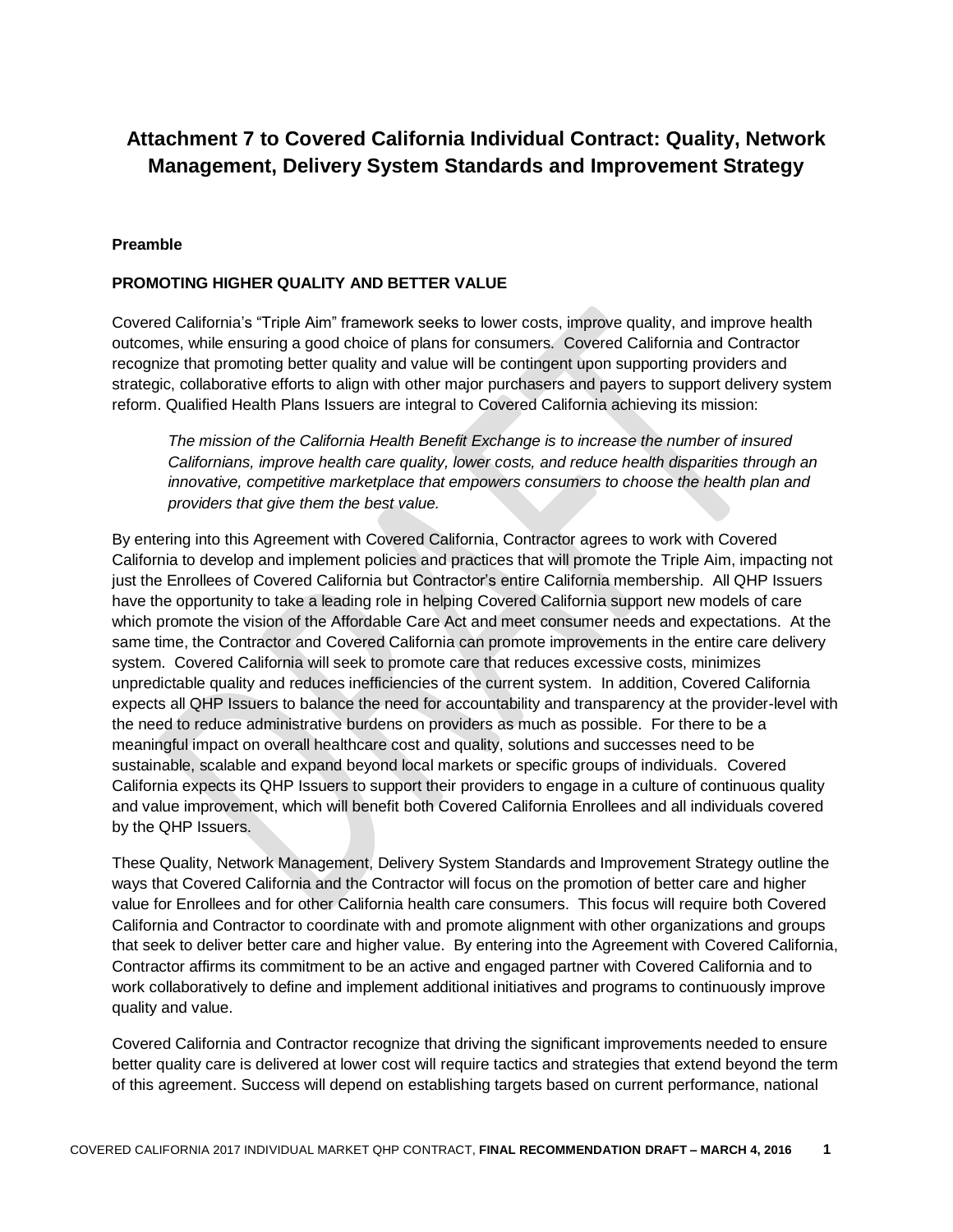benchmarks and the best improvement science conducting rigorous evaluation of progress and adjusting goals annually based on experience.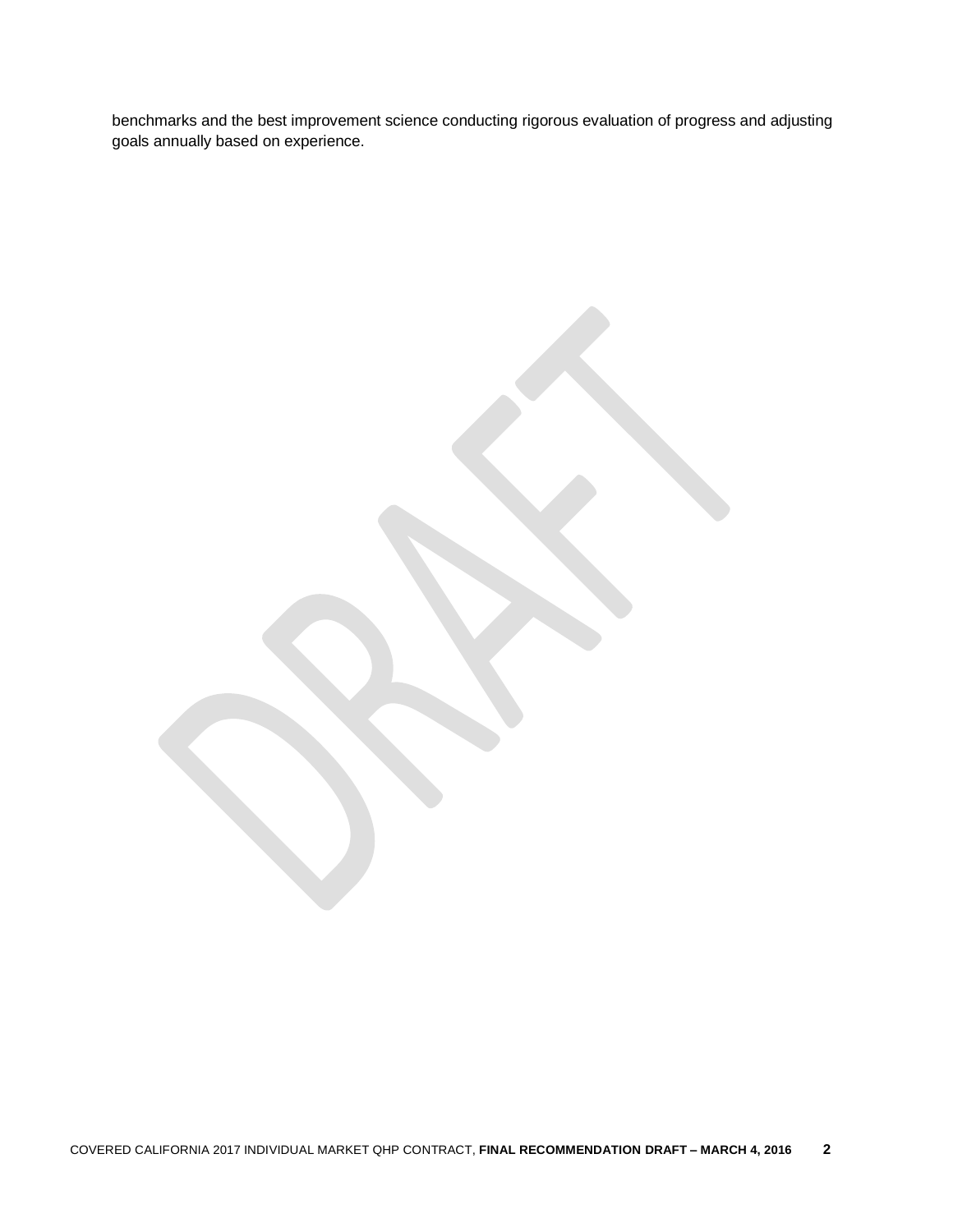### **ARTICLE 1 IMPROVING CARE, PROMOTING BETTER HEALTH AND LOWERING COSTS**

### **1.01 Coordination and Cooperation**

Contractor and Covered California agree that the Quality, Network Management, Delivery System Standards and Improvement Strategy serve as a starting point for what must be ongoing, refined and expanded efforts to promote improvements in care for Enrollees and across Contractor's California members. Improving and building on these efforts to improve care and reduce administrative burdens will require active partnership between Covered California and Contractor, but also with Providers, consumers and other important stakeholders.

- Covered California shall facilitate ongoing discussions with Contractor and other  $\left( \begin{matrix} 1 \end{matrix} \right)$ stakeholders through Covered California's Plan Management and Delivery System Reform Advisory Group and through other forums as may be appropriate to work with Contractors to assess the elements of this Section and their impact, and ways to improve upon them, on:
	- (a) Enrollees and other consumers;
	- (b) Providers in terms of burden, changes in payment and rewarding the triple aim of improving care, promoting better health and lowering costs; and
	- (c) Contractors in terms of the burden of reporting and participating in quality or delivery system efforts.
- 2) Contractor agrees to participate in Covered California advisory and planning processes, including participating in the Plan Management and Delivery System Reform Advisory Group.

#### **1.02 Ensuring Networks are Based on Value**

Central to its contractual requirements of its QHP Issuers, Covered California requirements include multiple elements related to ensuring that QHP Issuers' plans and networks provide quality care, including Network Design (Section 3.3.2), the inclusion of Essential Community Providers (Section3.3.3) and a wide range of elements detailed in this Attachment. To complement these provisions and to promote accountability and transparency of Covered California's expectation that network design and provider selection considers quality and patient experience in addition to cost and efficiency, the Contractor shall:

- 1) Include quality, which may include clinical quality, patient safety and patient experience and cost in all provider and facility selection criteria when designing and composing networks for inclusion in Covered California products
- 2) Contractor must report to Covered California with its annual application for certification, how it meets this requirement and the basis for the selection of providers or facilities in networks available to Enrollees. This must include a detailed description of how cost, clinical quality, patient reported experience or other factors are considered in network design and provider or facility selection. Information submitted in the 2018 application for certification may be made publicly available by Covered California.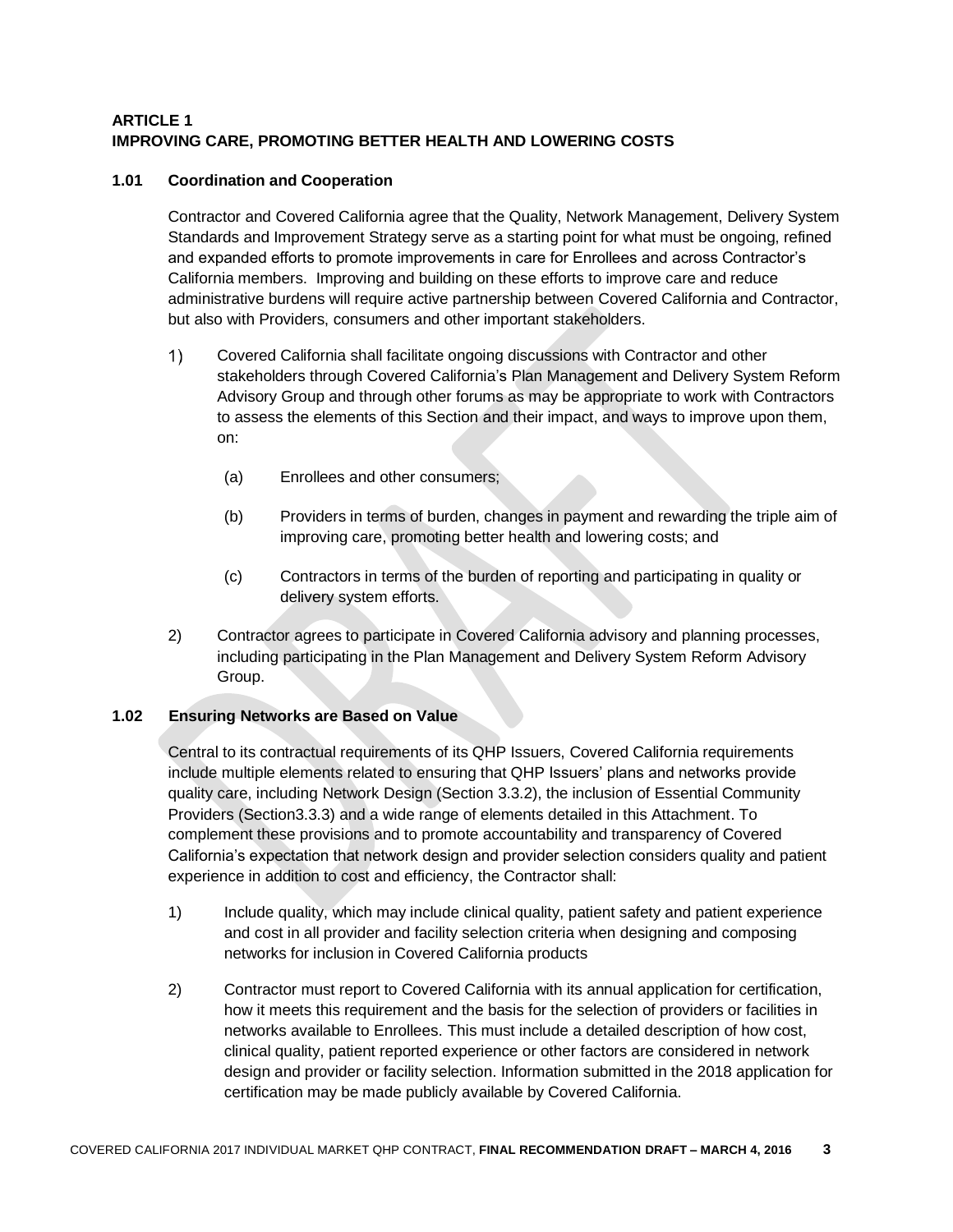- 3) Covered California expects Contractor to only contract with providers and hospitals that demonstrate they provide quality care and promote the safety of Enrollees at a reasonable price. To meet this expectation, by contract year 2018, Covered California will work with its QHP Issuers to identify areas of "outlier poor performance" based on variation analysis. As part of this process, Covered California will engage experts in quality and cost variation and shall consult with Providers throughout California. For contract year 2019, QHP Issuers will be expected to either exclude those providers that are "outlier poor performers" on either cost or quality from Covered California provider networks or to document each year in its application for certification the rationale for continued contracting with each Provider that is identified as a "poor performing outlier" and efforts the provider is undertaking to improve performance. Rationales for continued inclusion of providers may include the impact on consumers in terms of geographical access and their out-of-pocket costs. Selection of specific measures of cost and quality, as well as criteria for defining "outlier poor performance" in a way that can be implemented consistently across Contractors will be will be established by Covered California based on national benchmarks, analysis of variation in California performance, best existing science of quality improvement, and effective engagement of stakeholders. Contractor agrees to participate in these collaborative processes to establish definitions. Reports from Contractor must detail implementation of such criteria through contractual requirements and enforcement, monitoring and evaluation of performance, consequences of noncompliance, corrective action and improvement plans if appropriate, and plans to transition patients from the care of providers with poor performance. Such information may be made publicly available by Covered California.
- 4) Contractor must report each year, starting with its application for certification for 2017, how Enrollees with conditions that require highly specialized management (e.g. transplant patients and burn patients) are managed by Providers with documented special experience and proficiency based on volume and outcome data, such as Centers of Excellence. In addition, to the extent that the Contractor uses Centers of Excellence more broadly, it shall include in its application for certification for 2017 and annually thereafter, the basis for inclusion of such Centers of Excellence, the method used to promote consumers' usage of these Centers, and the utilization of these Centers by Enrollees.
- 5) While Covered California welcomes QHP Issuers' use of Centers of Excellence, which may include design incentives for consumers, the current standard benefit designs do not envision or allow for "tiered" in-network providers.

#### **1.03 Demonstrating Action on High Cost Providers**

Affordability is core to Covered California's mission to expand the availability of insurance coverage and promoting the Triple Aim. The wide variation in unit price and total costs of care charged by providers, with some providers charging far more for care irrespective of quality, is one of the biggest contributors to high costs of medical services.

1) Contractor must report to Covered California in its application for certification for 2017, and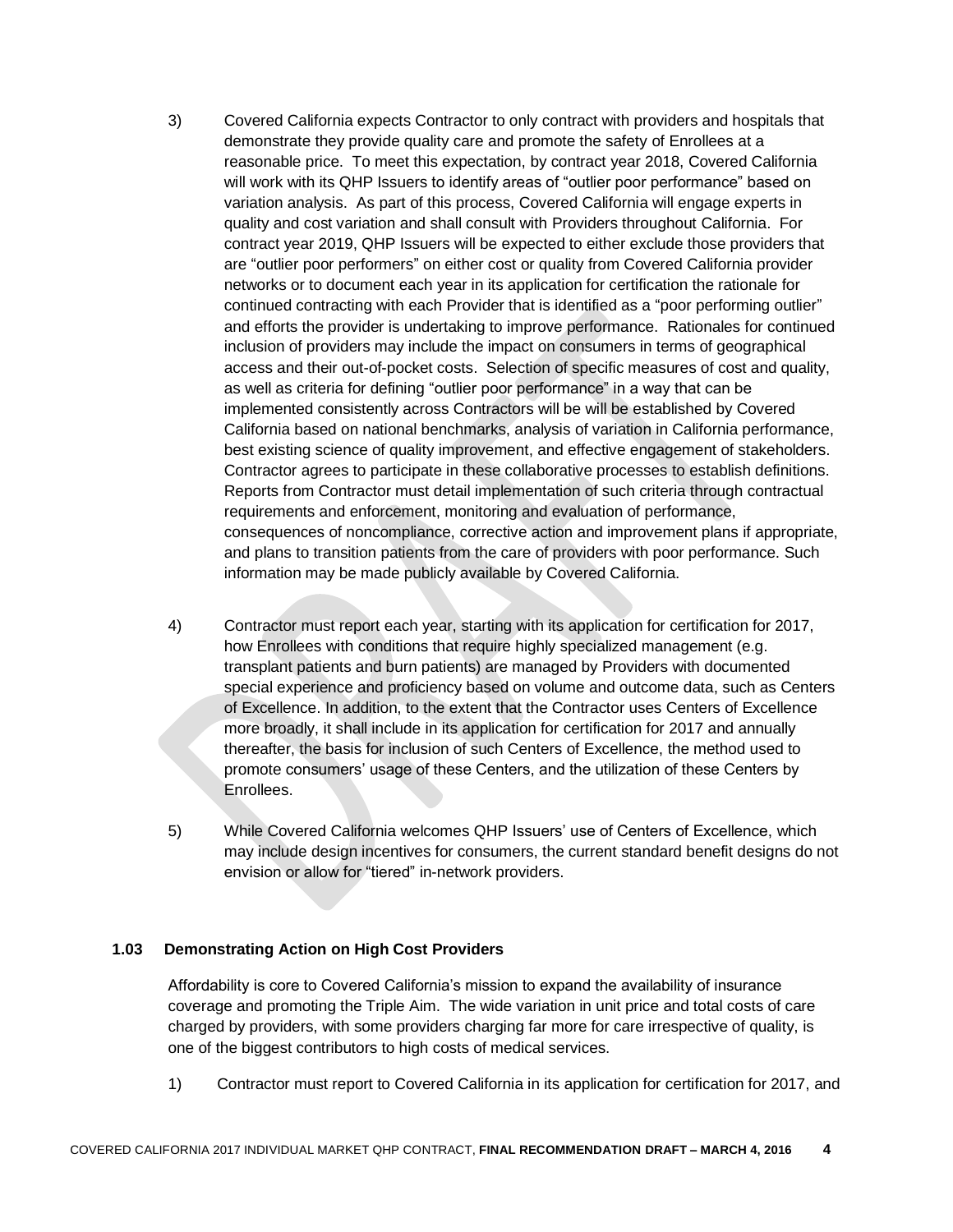annually thereafter:

- (a) The factors it considers in assessing the relative unit prices and total costs of care;
- (b) The extent to which it adjusts or analyzes the reasons for cost factors based on elements such as area of service, population served, market dominance, services provided by the facility (e.g., trauma or tertiary care) or other factors;
- (c) How such factors are used in the selection of providers or facilities in networks available to Enrollees; and
- (d) The identification of specific hospitals and their distribution by cost deciles or describe other ways providers and facilities are grouped by costs such as comparison of costs as a percentage of Medicare costs; and the percentage of costs for Contractor that are expended in each cost decile. Contractor understands that it is the desire and intention of Covered California to expand this identification process to include other providers and facilities in future years.
- 2) In its application for certification for 2017, and annually thereafter, Contractor shall report on its strategies to ensure that contracted providers are not charging unduly high prices, and for what portions of its entire enrolled population it applies each strategy, which may:
	- (a) Telemedicine;
	- (b) Use of Centers of Excellence; and
	- (c) Design of Networks (see Article 1.02)
	- (d) Reference Pricing; and
	- (e) Efforts to make variation in provider or facility cost transparent to consumers and the use of such tools by consumers.
- 3) For contract year 2019, Contractor will be expected to exclude hospitals and other facilities that demonstrate outlier high cost from provider networks serving Covered California or to document each year in its application for certification the rationale for continued contracting with each hospital that is identified as a high cost outlier and efforts that the hospital or facility is undertaking to lower its costs.

#### **1.04 Demonstrating Action on High Cost Pharmaceuticals**

Appropriate treatment with pharmaceuticals is often the best clinical strategy to treating conditions, as well as managing chronic and life threatening conditions. Covered California expects its Contractor to ensure that its Enrollees get timely access to appropriate prescription medications. At the same time, Covered California is concerned with the trend in rising prescription drug costs, including those in Specialty Pharmacy, compounding and increases in costs of generic drugs, which reflect a growing driver of total cost of care.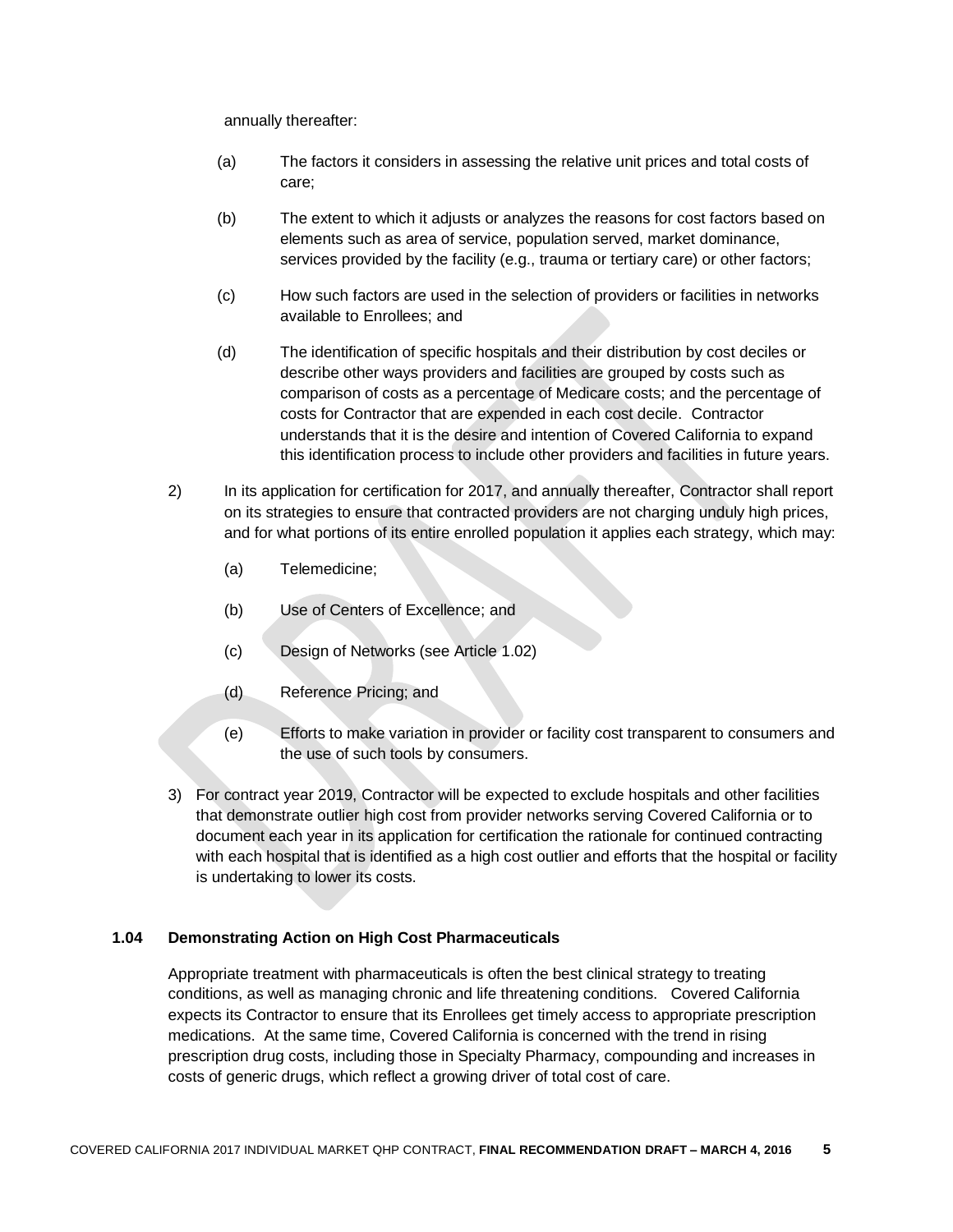Contractor must report in its annual application for certification a description of its approach to achieving value in delivery of pharmacy services, which should include a strategy in each of the following three areas:

- 1) Contractor must describe how it considers value in its selection of medications for use in its formulary, including the extent to which it applies value assessment methodology developed by independent groups or uses independent drug assessment reports on comparative effectiveness and value to design benefits, negotiate prices, develop pricing for consumers, and determine formulary placement and tiering within Covered California standard benefit designs. Contractor shall report the specific ways they use a value assessment methodology or independent reports to improve value in pharmacy services and indicate which of the following sources it relies upon:
	- (a) Drug Effectiveness Review Project (DERP)
	- (b) NCCN Resource Stratification Framework (NCCN‐RF)
	- (c) NCCN Evidence Blocks (NCCN‐EB)
	- (d) ASCO Value of Cancer Treatment Options (ASCO‐ VF)
	- (e) ACC/AHA Cost/Value Methodology in Clinical Practice Guidelines
	- (f) Oregon State Health Evidence Review Commission Prioritization Methodology
	- (g) Premera Value‐Based Drug Formulary (Premera VBF)
	- (h) DrugAbacus (MSKCC) (DAbacus)
	- (i) The ICER Value Assessment Framework (ICER‐VF)
	- (j) Real Endpoints
	- (k) Blue Cross/Blue Shield Technology Evaluation Center
	- (l) International Assessment Processes (e.g., United Kingdom's National Institute for Health and Care Excellence – "NICE")
	- (m) Other (please identify)
- 2) Contractor shall describe how its construction of formularies is based on total cost of care rather than on drug cost alone
- 3) Contractor shall describe how it monitors off-label use of pharmaceuticals and what efforts are undertaken to assure any off-label prescriptions are evidence-based;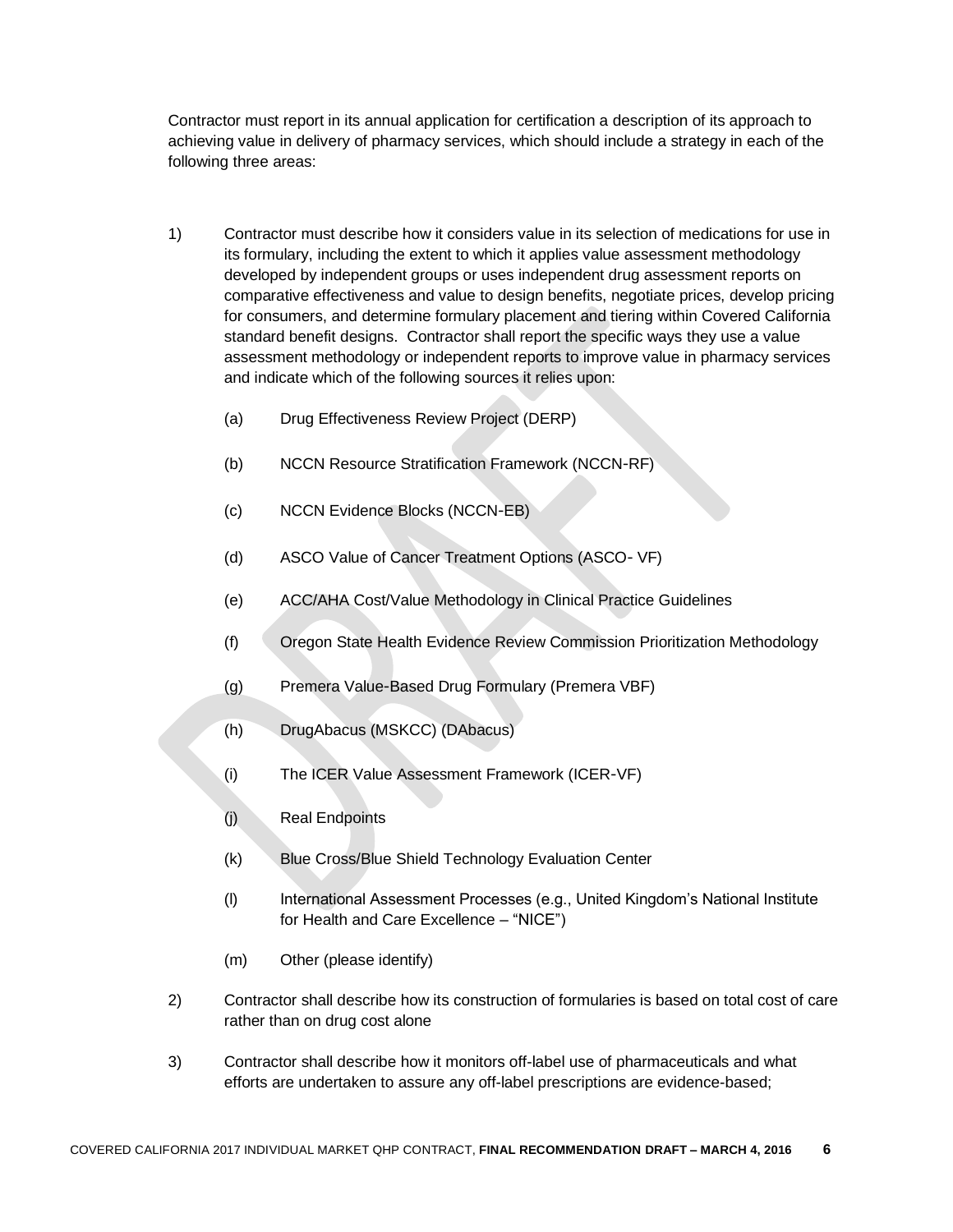4) Contractor must describe how it provides decision support for prescribers and consumers related to the clinical efficacy and cost impact of treatments and their alternatives.

#### **1.05 Quality Improvement Strategy**

Starting with the 2017 application for certification, Contractor is required under the Affordable Care Act and regulations from CMS to implement a Quality Improvement Strategy (QIS). The core CMS requirement for the QIS is to align provider and enrollee market-based incentives with delivery system and quality targets.

Contractor agrees to align its QIS with the contractual requirements and initiatives of Covered California and to report on its multi-year strategy and first-year plan for implementing each initiative through the annual certification application submitted to Covered California. Contractor understands that the application serves as the reporting mechanism and measurement tool for assessing Contractor QIS work plans and progress in achieving improvement targets with respect to each of Covered California quality and delivery system reform initiatives.

Contractor understands that Covered California will seek increasingly detailed reports over time that will facilitate the assessment of the impacts of each initiative which will include:

- (a) The percentage, number and performance of total participating providers;
- (b) The number and percent of Enrollees participating in the initiative;
- (c) The number and percent of all the Contractor's covered lives participating in the initiative; and
- (d) The results of Contractor's participation in this initiative, including clinical, patient experience and cost impacts.

#### **1.06 Participation in Collaborative Quality Initiatives**

Covered California believes that improving health care quality and reducing costs can only be done over the long-term through collaborative efforts that effectively engage and support clinicians and other providers of care. There are many established statewide and national collaborative initiatives for quality improvement that are aligned with priorities established by Covered California with requirements specified below.

- 1) Effective January 1, 2017, Contractor must participate in two such collaboratives:
	- (a) CalSIM Maternity Initiative: Sponsored by Covered California, DHCS and CalPERS as well as other major purchasers with support from the California Maternal Quality Care Collaborative (CMQCC) which provides statewide analysis of variation and promotes the appropriate use of C-sections with associated reductions in maternal and newborn mortality and morbidity. [http://www.chhs.ca.gov/PRI/\\_CalSIM%20Maternity%20Initiative%20WriteUp%20](http://www.chhs.ca.gov/PRI/_CalSIM%20Maternity%20Initiative%20WriteUp%20April%202014.pdf) [April%202014.pdf](http://www.chhs.ca.gov/PRI/_CalSIM%20Maternity%20Initiative%20WriteUp%20April%202014.pdf) (See Article 5, Section 5.03)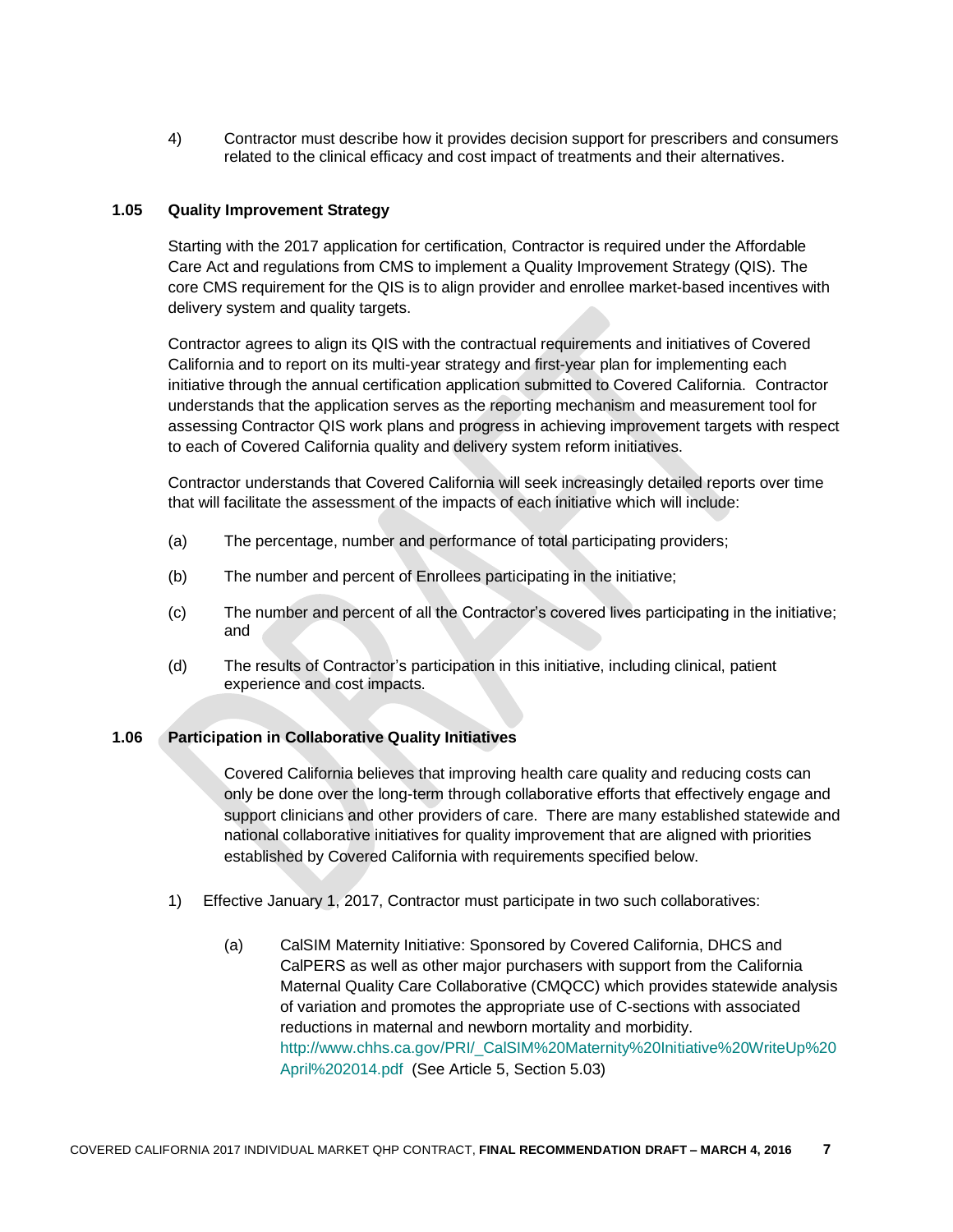- (b) Statewide workgroup on Overuse: Sponsored by Covered California, DHCS and CalPERS, this multi-stakeholder work group facilitated by the Integrated Healthcare Association (IHA), will leverage Choosing Wisely decision aids to support efforts to drive appropriate use of C-sections, prescription of opioids and low back imaging. [http://www.iha.org/grants-projects-reducing-overuse](http://www.iha.org/grants-projects-reducing-overuse-workgroup.html)[workgroup.html](http://www.iha.org/grants-projects-reducing-overuse-workgroup.html) (See Article 7, Section 7.05)
- 2) Covered California is interested in Contractors' participation in other collaborative initiatives. As part of the application for certification for 2017, and annually thereafter, Contractor must report to Covered California its participation in any of the following collaboratives, or other similar activities not listed:
	- (a) CMMI's Transforming Clinical Practices, administered by:
		- i. Children's Hospital of Orange County,
		- ii. LA Care,
		- iii. National Rural Accountable Care Consortium,
		- iv. California Quality Collaborative of PBGH, and
		- v. VHA/UHC Alliance NewCo, Inc.

All five of these collaboratives are coaching accessible, data-driven, team-based care over the course of the grant 2015-2019. <https://innovation.cms.gov/initiatives/Transforming-Clinical-Practices/> (See Article 4, section 4.02)

(b) Partnership for Patients: The CMS Innovation Center (CMMI) implemented this program focused on hospital patient safety, which between 2012 and 2014 resulting in 87,000 fewer deaths, mostly in 2013-14. [\(http://www.ahrq.gov/professionals/quality-patient](http://www.ahrq.gov/professionals/quality-patient%20safety/pfp/interimhacrate2014.html)  [safety/pfp/interimhacrate2014.html](http://www.ahrq.gov/professionals/quality-patient%20safety/pfp/interimhacrate2014.html) See article 5, section 5.02)

Awardees working with California hospitals for 2015-2016 are:

- i. Hospital Quality Initiative subsidiary of the California Hospital Association.
- ii. Dignity Hospitals,
- iii. VHA/UHC, and
- iv. Children's Hospitals' Solutions for Patient Safety
- v. Premiere, Inc.
- (c) 1115 Medicaid Waiver Public Hospital Redesign and Incentives in Medi-Cal (PRIME) program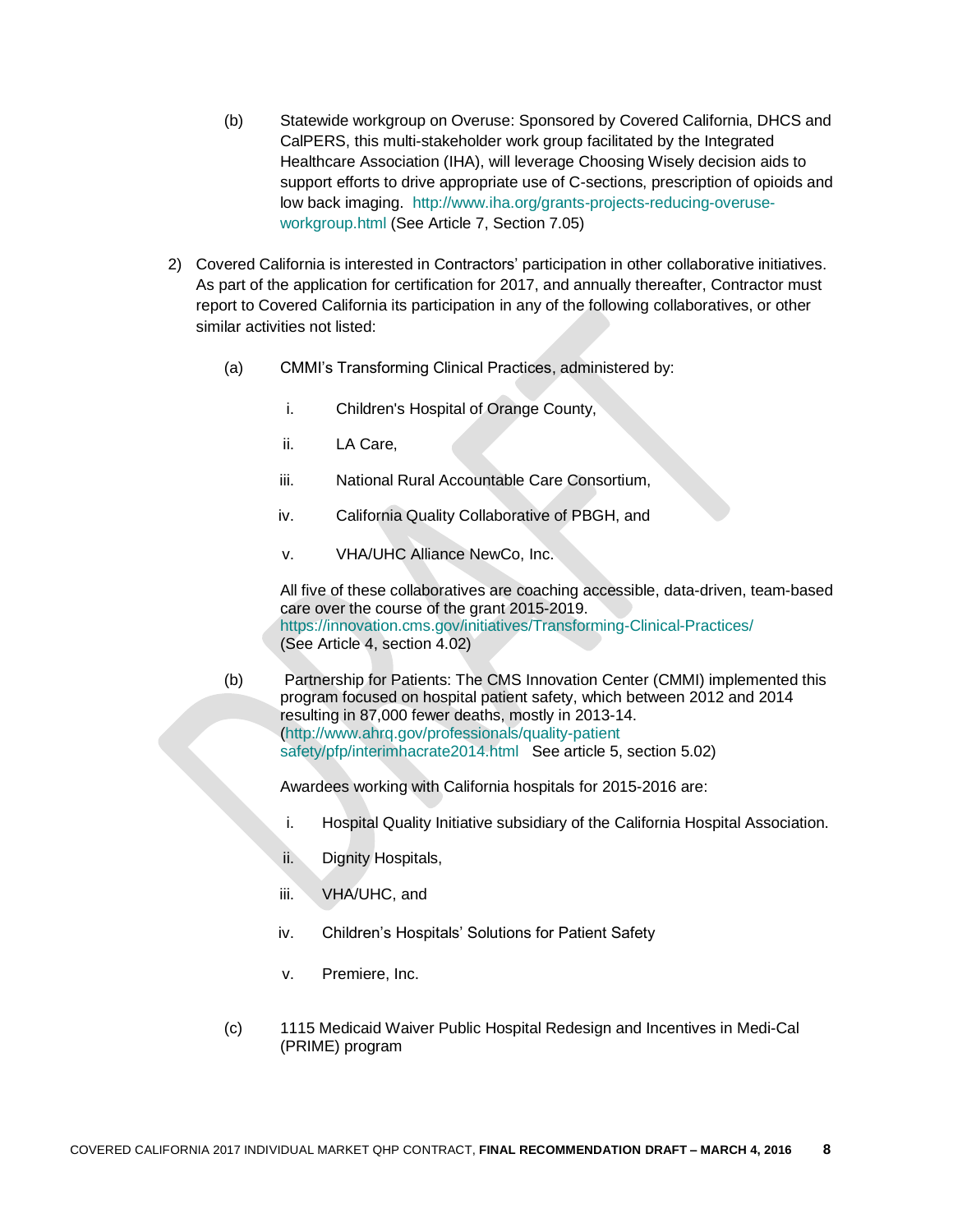- (d) California Joint Replacement Registry developed by the California Healthcare Foundation (CHCF), California Orthopedic Association (COA) and PBGH
- (e) California Immunization Registry (CAIR)
- (f) Any IHA or CMMI sponsored payment reform program
- (g) CMMI ACO Program (including Pioneer, Savings Sharing, Next Gen ACO, and other models)
- (h) California Perinatal Quality Care Collaborative
- (i) California Quality Collaborative
- (l) Leapfrog
- (m) A Federally Qualified Patient Safety Organization such as CHPSO
- (n) The IHA Encounter Standardization Project

When reporting this information to Covered California, such information shall be in a form that is mutually agreed upon by the Contractor and may include copies of reports used by Contractor for other purposes. Contractor understands that Covered California will seek increasingly detailed reports over time that will facilitate the assessment of the impacts of these programs which will include: (1) the percentage of total Participating Providers, as well as the percentage of Covered California specific Providers participating in the programs; (2) the number and percentage of potentially eligible Plan Enrollees who participate through the Contractor in the Quality Initiative; (3) the results of Contractors' participation in each program, including clinical, patient experience and cost impacts; and (4) such other information as Covered California and the Contractor identify as important to identify programs worth expanding.

Covered California and Contractor will collaboratively identify and evaluate the most effective programs for improving care for Enrollees and Covered California may require participation in specific collaboratives in future years.

#### **1.07 Data Exchange with Providers**

Covered California and Contractor recognize the critical role of sharing data across specialties and institutional boundaries as well as between health plans and contracted providers in improving quality of care and successfully managing total costs of care.

- 1) Contractor must report in its annual application for certification the initiatives Contractor has undertaken to improve routine exchange of timely information with providers to support their delivery of high quality care. Examples that could impact the Contractor's success under this contract may include:
	- (a) Notifying PCPs when one of their empaneled patients is admitted to a hospital, a critical event that often occurs without the knowledge of either the primary care or specialty providers who have been managing the patient on an ambulatory basis.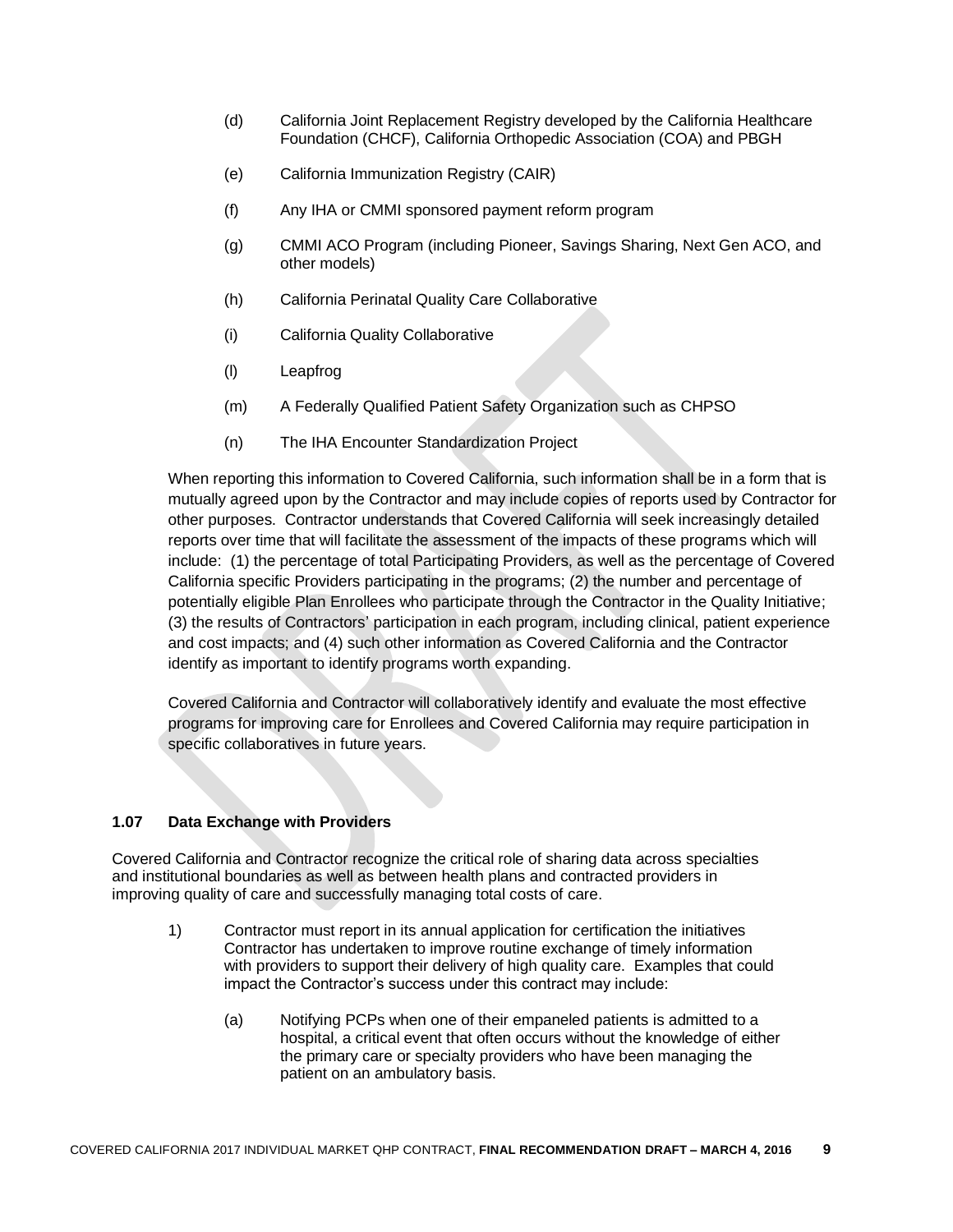- (b) Developing systems to collect clinical data as a supplement to the annual HEDIS process, such as HbA1c lab results and blood pressure readings which are important under Article 3 below.
- (c) Racial and ethnic self-reported identity collected at every patient contact
- 2) Contractor shall describe its participation in statewide or regional initiatives that seek to make data exchange routine , including, but not limited to the following Health Information Exchanges:
	- (a) Inland Empire Health Information Exchange (IEHIE)
	- (b) Los Angeles Network for Enhanced Services (LANES)
	- (c) Orange County Partnership Regional Health Information Organization (OCPRHIO)
	- (d) San Diego Health Connect
	- (e) Santa Cruz Health Information Exchange
	- (f) CalIndex

#### **1.08 Data Aggregation across Health Plans**

Covered California and Contractor recognize the importance of aggregating data across purchasers and payers to more accurately understand the performance of Providers that have contracts with multiple health plans. Such aggregated data reflecting a larger portion of a provider, group or facility's practice can potentially be used to support performance improvement, contracting and public reporting.

1) Contractor must report in its annual application for certification its participation in initiatives to support the aggregation of claims and clinical data. Contractor must include its assessment of additional opportunities to improve measurement and reduce the burden of data collection on providers through such proposals as a statewide All Payer Claims Database.

Examples include but are not limited to:

- (a) The Integrated Health Association (IHA) for Medical Groups
- (b) The California Healthcare Performance Information System (CHPI)
- (c) The CMS Physician Quality Reporting System
- (d) CMS Hospital Compare or
- (e) CalHospital Compare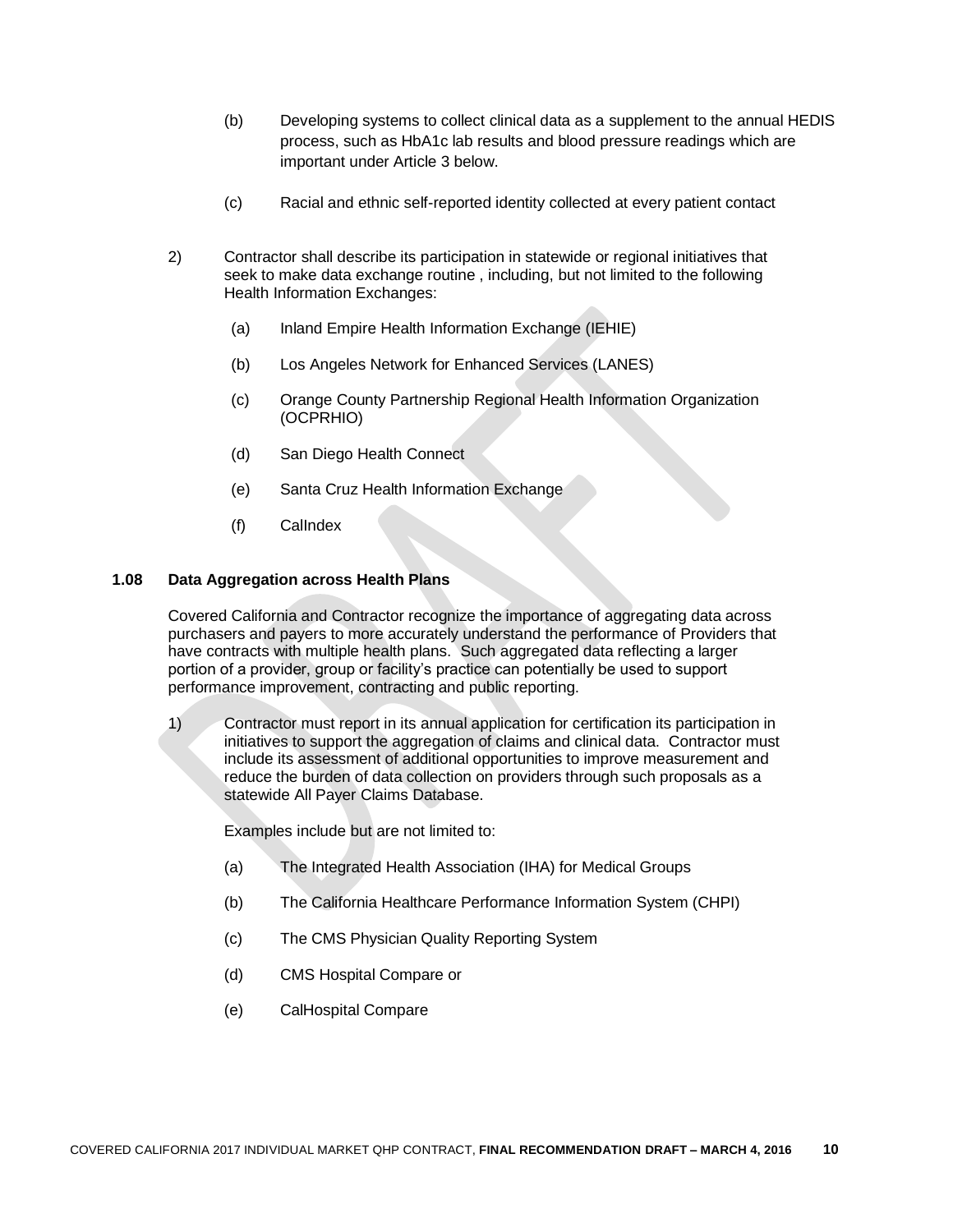### **ARTICLE 2 PROVISION AND USE OF DATA AND INFORMATION FOR QUALITY OF CARE**

### **2.01 HEDIS and CAHPS Reporting**

Contractor shall annually collect and report to Covered California, for each QHP Issuer product type, its Quality Rating System HEDIS, CAHPS and other performance data (numerators, denominators, and rates). Contractor must provide such data to Covered California each year regardless of the extent to which CMS uses the data for public reporting or other purposes.

Contractor shall submit to Covered California HEDIS and CAHPS scores to include the measure numerator, denominator and rate for the required measures set that is reported to NCQA Quality Compass and DHCS, for each Product Type for which it collects data in California. The timeline for Contractor's HEDIS and CAHPS quality data must be submitted at the same time as Contractor submits this to the NCQA Quality Compass and DHCS. Covered California reserves the right to use the Contractor-reported measures to construct Contractor summary quality ratings that Covered California may use for such purposes as supporting consumer choice and Covered California's oversight of Contractor's QHPs.

### **2.02 Data Submission Requirements**

Contractor and Covered California agree that the assessment of quality and value offered by a QHP to enrollees is dependent on consistent, normalized data, so that the Contractor and Covered California can evaluate the experience of contractor's membership, and compare that experience to the experience of Enrollees covered by other QHP issuers, and to the Covered California population as a whole. In order to conduct this assessment, Contractor shall provide certain information currently captured in contractor's information systems related to its participation in the Exchange EAS Vendor in a manner consistent to that which Contractor currently provides to its major purchasers.

- 1) Disclosures to Enterprise Analytics Vendor:
	- (a) Covered California has entered into a contract with an Enterprise Analytics Vendor ("EAS Vendor") to support its oversight and management of health exchange. EAS Vendor has provided Contractor with a written list of data elements ("EAS Dataset") and a data submission template that defines the data elements and format for transmitting the data. Contractor shall provide EAS Vendor with the data identified in the EAS Dataset on a monthly basis, which is attached as Appendix 1 to this Attachment 7. The parties may modify the data fields in Appendix 1 to Attachment 7 upon mutual agreement of the parties, and without formal amendment to this Agreement.
	- (b) To enable the submission of the EAS Dataset to EAS Vendor, Contractor has executed a Business Associate Agreement ("BAA"), and any other agreements that Contractor determines are required for the submission of the EAS Dataset to EAS Vendor,. Contractor's obligation to provide any data to EAS Vendor is contingent on a BAA being in force at the time information is to be provided to EAS Vendor. Covered California may, upon request to Contractor, review such BAA and any other agreements between Contractor and EAS Vendor related to the submission of the EAS Dataset.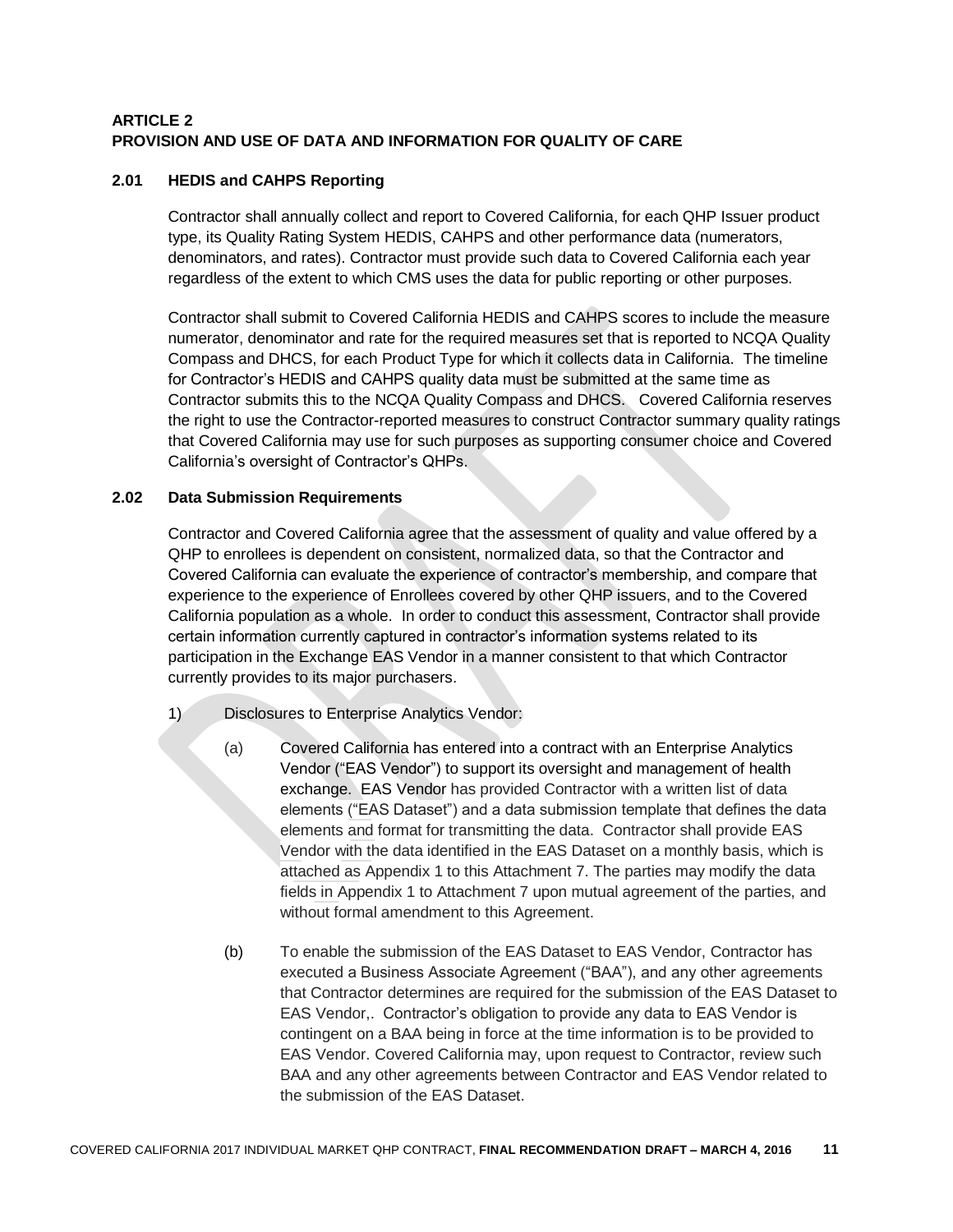- 2) Disclosures to Covered California:
	- (a) EAS Vendor must protect the EAS Dataset submitted to it by Contractor pursuant to the BAA and any other agreements entered into with Contractor, applicable federal and state laws, rules and regulations, including the HIPAA Privacy and Security Rules. Any data extract or report ("EAS Output") provided to Covered California and generated from the EAS Dataset shall at all times be limited to deidentified data. Covered California shall not request any Personally Identifiable Health Information from EAS Vendor or attempt to use the de-identified data it receives from EAS Vendor to re-identify any person.
- 3) EAS Vendor Designation:
	- (a) Truven Health Analytics ("Truven") is Covered California's current EAS Vendor. In the event that Covered California terminates its contract with Truven during the term of this Agreement, Covered California shall provide notice to Contractor pursuant to section 12.3 of the Agreement. Any such termination of the agreement with Truven shall excuse any performance of Contractor under this section 2.02 effective on the date of termination of the agreement with Truven until a replacement EAS Vendor is designated.
- 4) Covered California is a Health Oversight Agency:
	- (a) Covered California continues to maintain that it operates as a Health Oversight Agency as described by the Health Insurance Portability and Accountability Act of 1996 (HIPAA), as amended. As such, Contractor may disclose protected health information to Covered California, or its vendor, in order for Covered California to perform its mandated oversight activities. At such time that Covered California receives technical assistance from the Office for Civil Rights, or otherwise receives guidance from the federal government, that reasonably confirms Covered California's status as a Health Oversight Agency, Contractor shall provide Covered California, or its vendor, with the necessary data elements, including protected health information as permitted by state and federal laws, in order for Covered California to perform its mandated oversight activities.

#### **2.03 eValue8 Submission**

For measurement year 2017, Contractor shall respond to those eValue8 questions identified and required by Covered California in the Covered California eValue8 Health Plan Request for Information as part of the application for certification for 2019.

Such information will be used by Covered California to evaluate Contractor's performance under the terms of the Quality, Network Management, Delivery System Standards and Improvement Strategy and in connection with the evaluation regarding any extension of this Agreement and the recertification process for subsequent years. The timing, nature and extent of such responses will be established by Covered California based on its evaluation of various quality-related factors.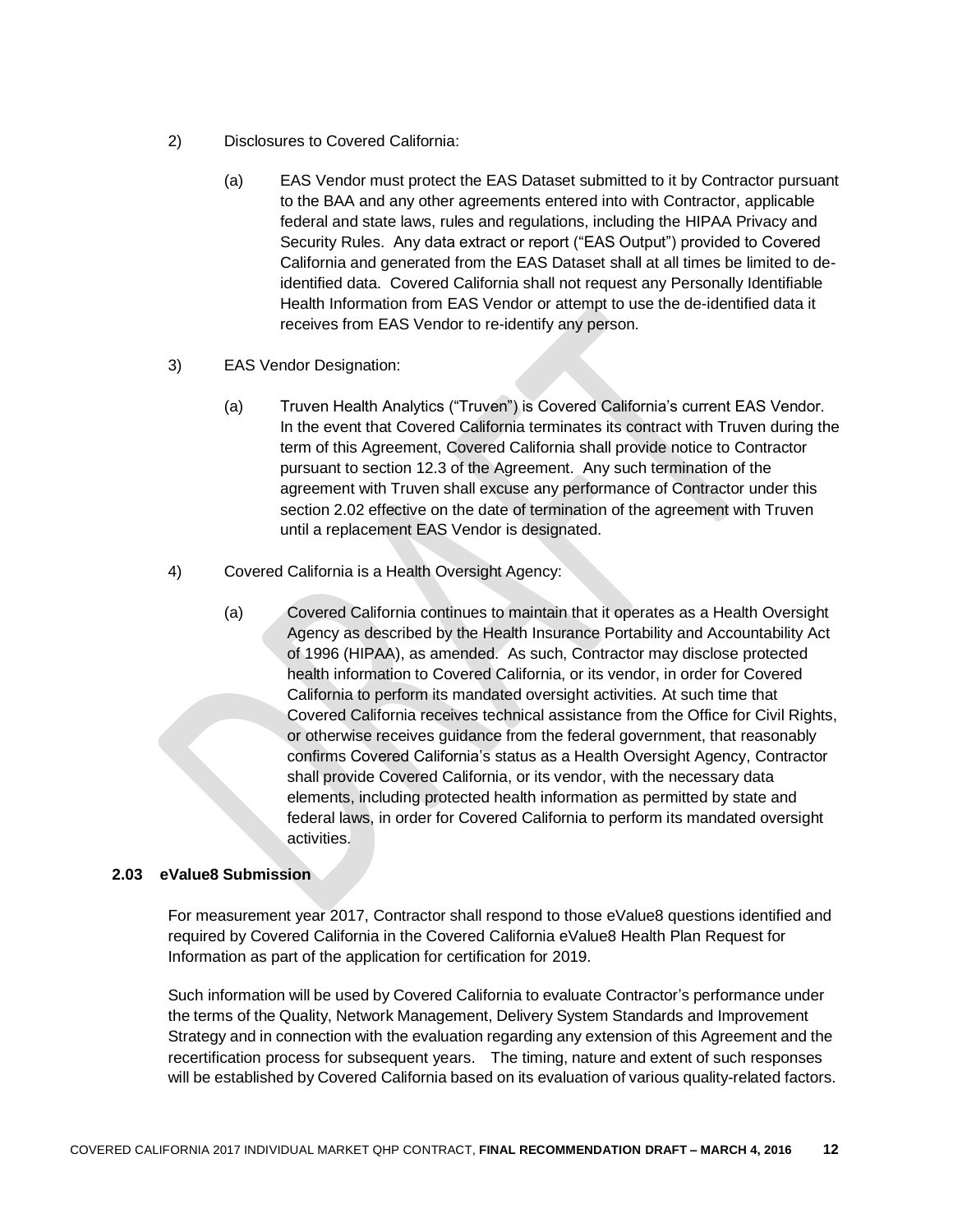Contractor's response shall include information relating to all of Contractor's then-current Covered California-based business and any information that reflects California-based business when data on Covered California-specific business is not available. If applicable, Contractor must report data separately for HMO/POS, PPO and EPO product lines.

Contractor shall provide Covered California information regarding their quality improvement and delivery system reform efforts through annual reporting in the Covered California eValue8 Health Plan RFI in the annual application for certification. Such information may include copies of reports used by the Contractor for other purposes.

#### **2.04 Data Measurement Specifications**

The measurement specifications for data reporting requirements in this attachment are included in Appendix 2 to this attachment.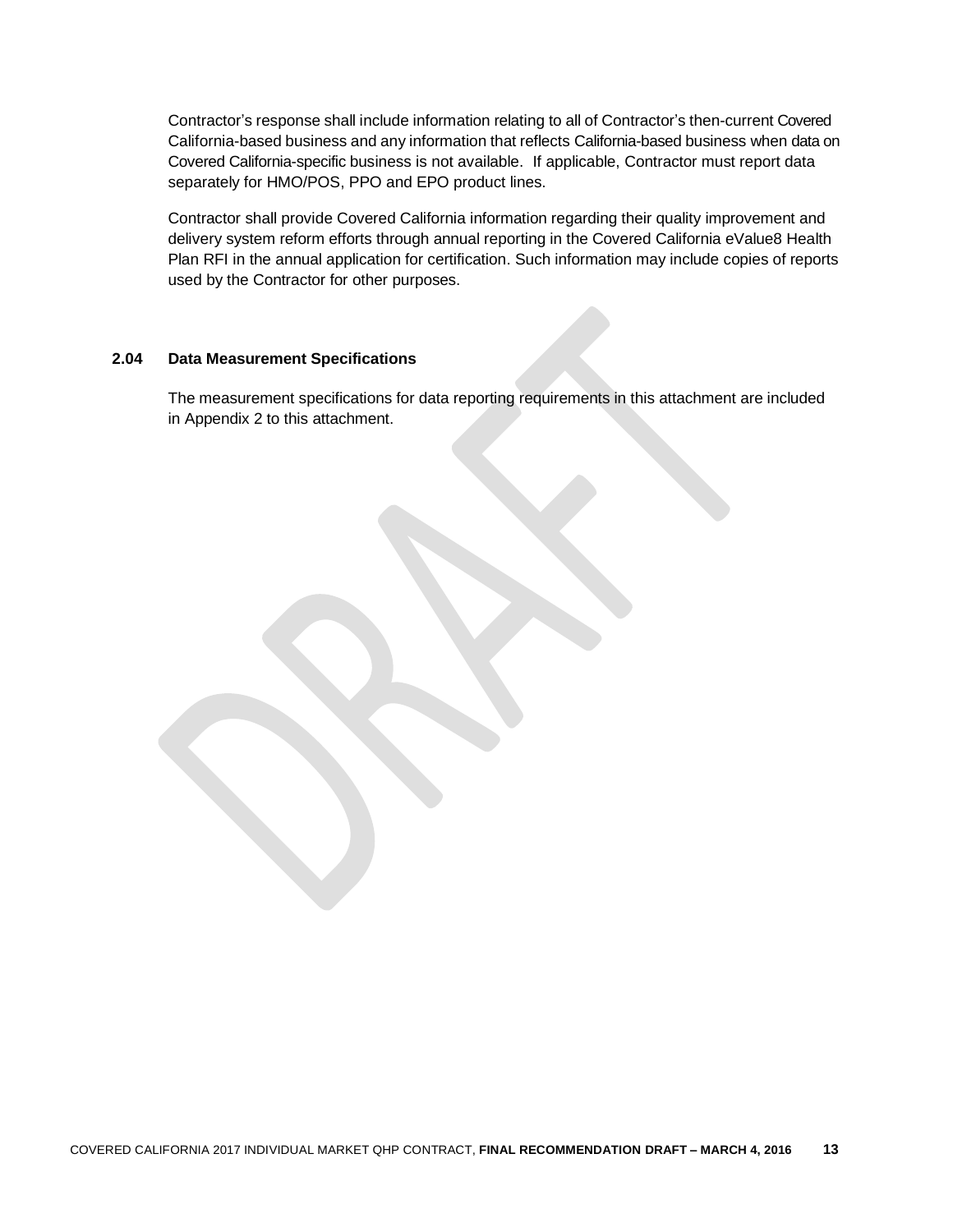# **ARTICLE 3 REDUCING HEALTH DISPARITIES AND ENSURING HEALTH EQUITY**

Mitigation of health disparities is central to the mission of Covered California, and the California Language Assistance Act adopted as SB 583 in 2003. In alignment with these principles, Covered California and Contractor recognize that promoting better health requires a focus on addressing health disparities and health equity. Covered California will require Contractor to track, trend and reduce health disparities with the phased approach outlined below.

### **3.01 Measuring Care to Address Health Equity**

Contractor must track and trend quality measures by racial or ethnic group, or both, and by gender for the Contractor's full book of business, excluding Medicare.

- 1) Identification:
	- (a) By the end of 2019, Contractor must achieve 80 percent self-identification of racial/ethnic identity for Covered California enrollees,
	- (b) In the application for certification for 2017, Contractor must report the percent of self-reported racial or ethnic identity for Covered California enrollees
	- (c) Covered California and Contractor will negotiate annual targets to be reported in the applications for certification for 2018 and beyond.
	- (d) To the extent Contractor does not have self-reported information on racial or ethnic identity, or both, it shall use a standardized tool for proxy identification through the use of zip code and surname to fill any gaps in information.
- 2) Measures for Improvement:
	- (a) Disparities in care by racial and ethnic identity and by gender will be reported in the annual application for certification based on all lines of business excluding Medicare. The tool for proxy identification shall be used to supplement selfreported racial or ethnic identity.
	- (b) Measures selected for improvement beginning in plan year 2017 include Diabetes, Hypertension, Asthma (control plus hospital admission and ER visit rates) and Depression (HEDIS appropriate use of medications and all-cause ER utilization)
	- (c) Covered California will consider adding additional measures for plan year 2020 and beyond.

# **3.02 Narrowing Disparities**

While Covered California and Contractor recognize that some level of disparity is determined by social and economic factors beyond the control of the health care delivery system, there is agreement that health care disparities can be narrowed through quality improvement activities tailored to specific populations and targeting select measures at the health plan level. Covered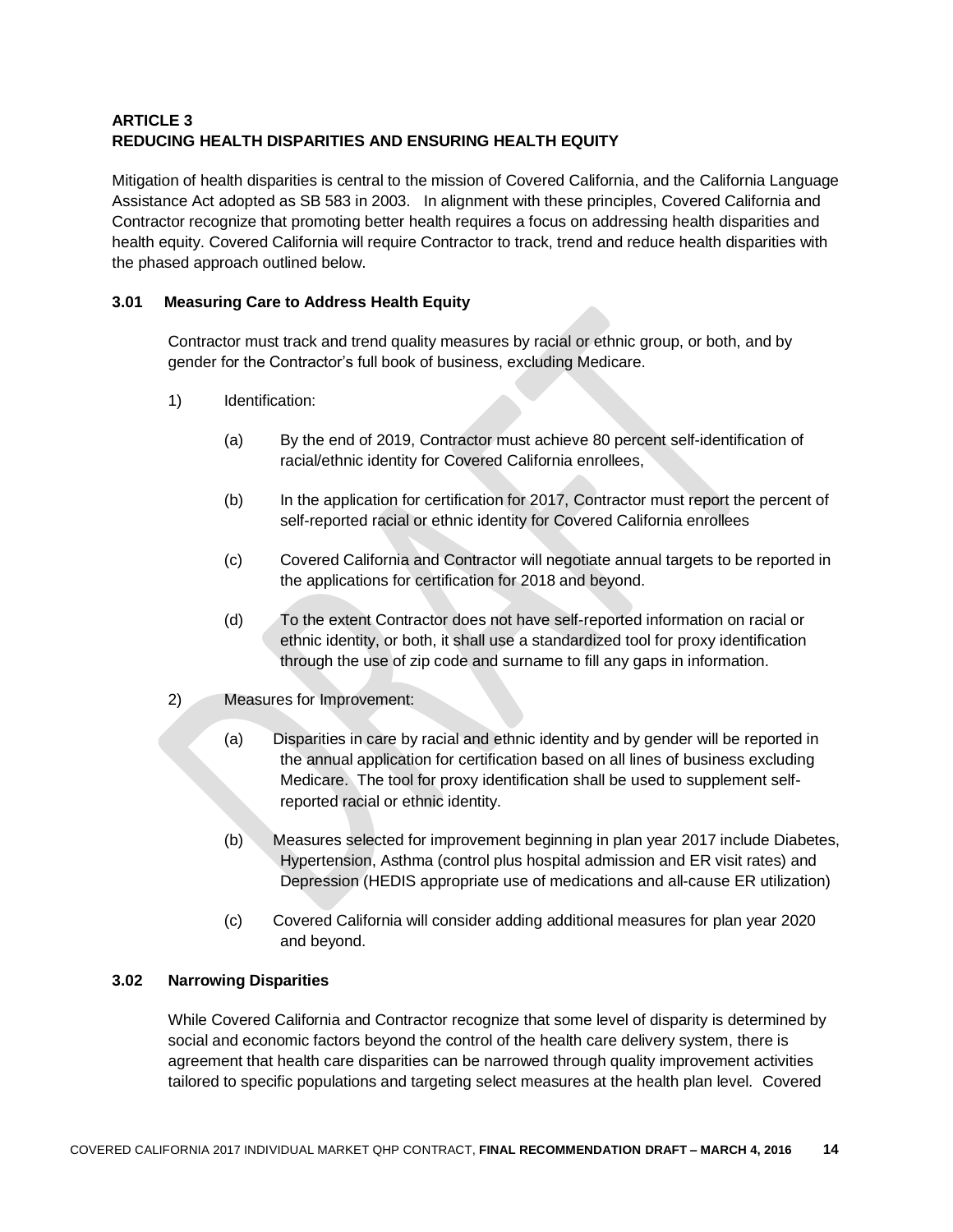California and the Contractor agree that collection of data on clinical measures for the purpose of population health improvement requires development and adoption of systems for enhanced information exchange (see Section 1.07).

- 1) In the application for certification for 2017, Contractor reported baseline measurements from plan year 2015 on the measures listed in 3.01(2)(a) of this Attachment, based either on self-reported identity or on proxy identification across all lines of business excluding Medicare. Covered California anticipates that this baseline data may be incomplete.
- 2) Targets for 2019 and for annual intermediate milestones in reduction of disparities will be established by Covered California based on national benchmarks, analysis of variation in California performance, best existing science of quality improvement, and effective engagement of stakeholders.

#### **3.03 Expanded Measurement**

Contractor and Covered California will work together to assess the feasibility and impact of extending the disparity identification and improvement program over time. Areas for consideration include:

- 1) Income
- 2) Disability status
- 3) Sexual orientation
- 4) Gender identity
- 5) Limited English Proficiency (LEP)

### **3.04 NCQA Certification**

Meeting the standards for Multicultural Health Care Distinction by NCQA is encouraged as a way to build a program to reduce documented disparities and to develop culturally and linguistically appropriate communication strategies. To the extent Contractor has applied for or received NCQA Certification, Contractor must provide this information with its annual application for certification. Covered California may publicly recognize this achievement and include it in information provided to consumers.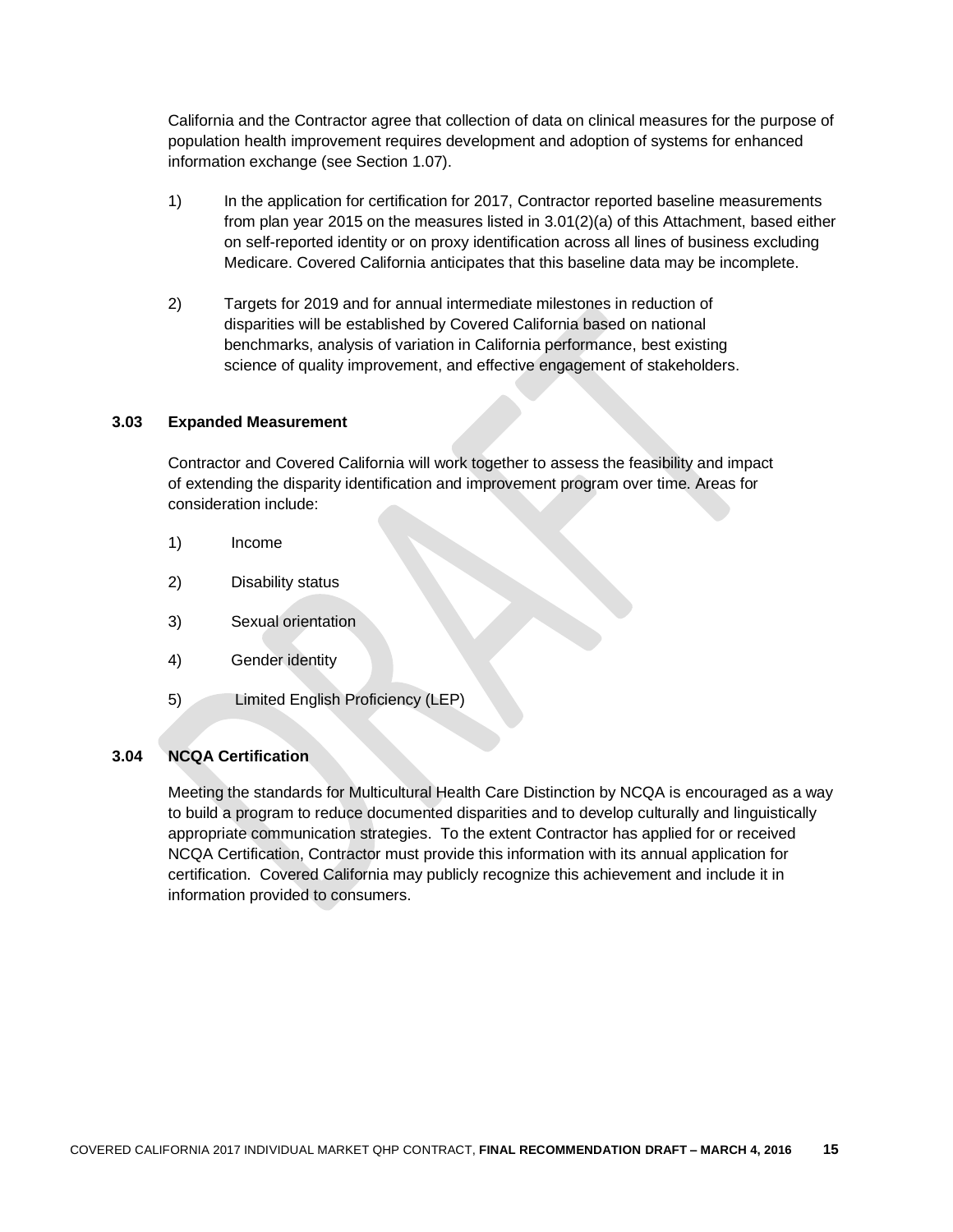# **ARTICLE 4 PROMOTING DEVELOPMENT AND USE OF EFFECTIVE CARE MODELS**

Covered California and Contractor agree that promoting the triple aim requires a foundation of effectively delivered primary care and integrated services for patients that is data driven, team based and crosses specialties and institutional boundaries. Contractor agrees to actively promote the development and use of care models that promote access, care coordination and early identification of at-risk enrollees and consideration of total costs of care. Contractor agrees to design networks and payment models for providers serving Enrollees to reflect these priorities.

In particular, the Covered California's priority models which align with the CMS requirements under the QIS, are:

- 1) Effective primary care services, including ensuring that all enrollees have a Primary Care Clinician.
- 2) Promotion of Patient-Centered Medical Homes (PCMH), which use a patient-centered, accessible, team-based approach to care delivery, member engagement, and data-driven improvement as well as integration of care management for patients with complex conditions, and
- 3) Integrated Healthcare Models (IHM) or Accountable Care Organizations, such as those referenced by the Berkeley Forum (2013) that coordinate care for patients across conditions, providers, settings and time, and are paid to deliver good outcomes, quality and patient satisfaction at an affordable cost.

#### **4.01 Primary Care Physician Selection**

Contractor must ensure that all Enrollees either select or be provisionally assigned to a Primary Care clinican by January 1, 2017 or within 30 days of enrollment into the plan, whichever is sooner. If an Enrollee does not select a Primary Care clinician, Contractor must provisionally assign the Enrollee to a Primary Care clinician, inform the Enrollee of the assignment and provide the enrollee with an opportunity to select a different Primary Care clinician. When assigning a Primary Care clinician, Contractor shall use commercially reasonable efforts assign a Primary Care clinician consistent with an Enrollee's stated gender, language, ethnic and cultural preferences, geographic accessibility, existing family member assignment, and any prior Primary Care clinician. Contractor must report on this requirement annually in the application for certification.

#### **4.02 Patient-Centered Medical Homes**

A growing body of evidence shows that advanced models of primary care, often called Patient-Centered Medical Homes (PCMH), greatly improve the care delivered to patients and support triple aim goals.

1) Contractor agrees to cooperate with Covered California in evaluating various PCMH accreditation and certification programs promulgated by national entities, as well as other frameworks for determining clinical practice transformation, with the goal of adopting a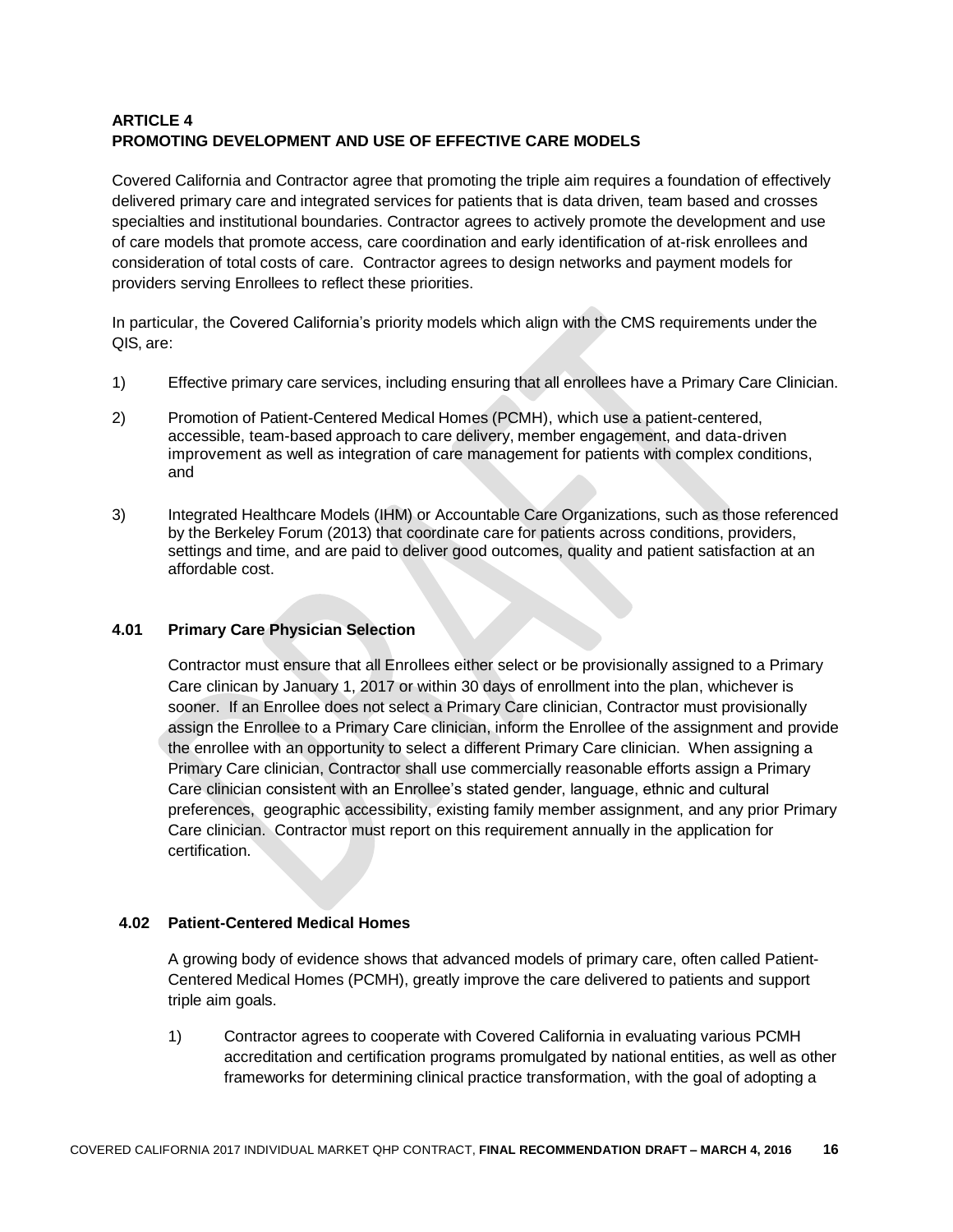consistent standard definition across covered QHP Issuers for determining which providers or practices meet the standards for redesigned primary care in Covered California networks. Covered California and Contractor agree to engage interested stakeholders, including Providers and other purchasers, such as CalPERS, the Department of Health Care Services (DHCS) and private employers, in the process of developing this standard definition in preparation for use in the application for certification for 2018. As part of this effort, Contractor agrees to work with Covered California to limit the reporting burden on providers.

- 2) Contractor shall describe in its application for certification for 2017, a payment strategy for adoption and progressive expansion among Providers caring for Enrollees, that creates a business case for Primary Care Providers to adopt accessible, data-driven, team-based care (alternatives to face-to-face visits and care provided by non-MDs) with accountability for meeting the goals of the triple aim, including total cost of care.
- 3) Contractor shall report in the application for certification for 2018:
	- (a) The number and percent of Covered California enrollees who obtain their primary care in a PCMH.
	- (b) Based on the data provided in the 2018 Application, Covered California will establish targets for 2019 for the percent of Covered California enrollees obtaining primary care in a PCMH based on national benchmarks, analysis of variation in California performance and best existing science of quality improvement and effective engagement of stakeholders.
	- (c) A baseline of the percent of Primary Care clinicians whose contracts for Covered California Enrollees are based on the payment strategy defined in 4.02(2) for primary care services;
	- (d) Methods for enrolling or attributing members to a PCMH including whether the plan engages in formal enrollment and or outreach to members based on a risk algorithm.
	- (e) How Contractor's payment to PCMH practices differs from those payments made to practices that have not met PCMH standards.
- 4) Starting in 2018, Contractor shall also report annually, as part of its certification application, on the number and percentage of Enrollees in PCMH's for Medi-Cal, Medicare, and commercial lines of business for comparison purposes.

#### **4.03 Integrated Healthcare Models (IHM)**

Covered California places great importance on the adoption and expansion of integrated, coordinated and accountable systems of care and is adopting a modified version of the CalPERS definition for Integrated HealthCare Models also known as Accountable Care Organizations (ACOs):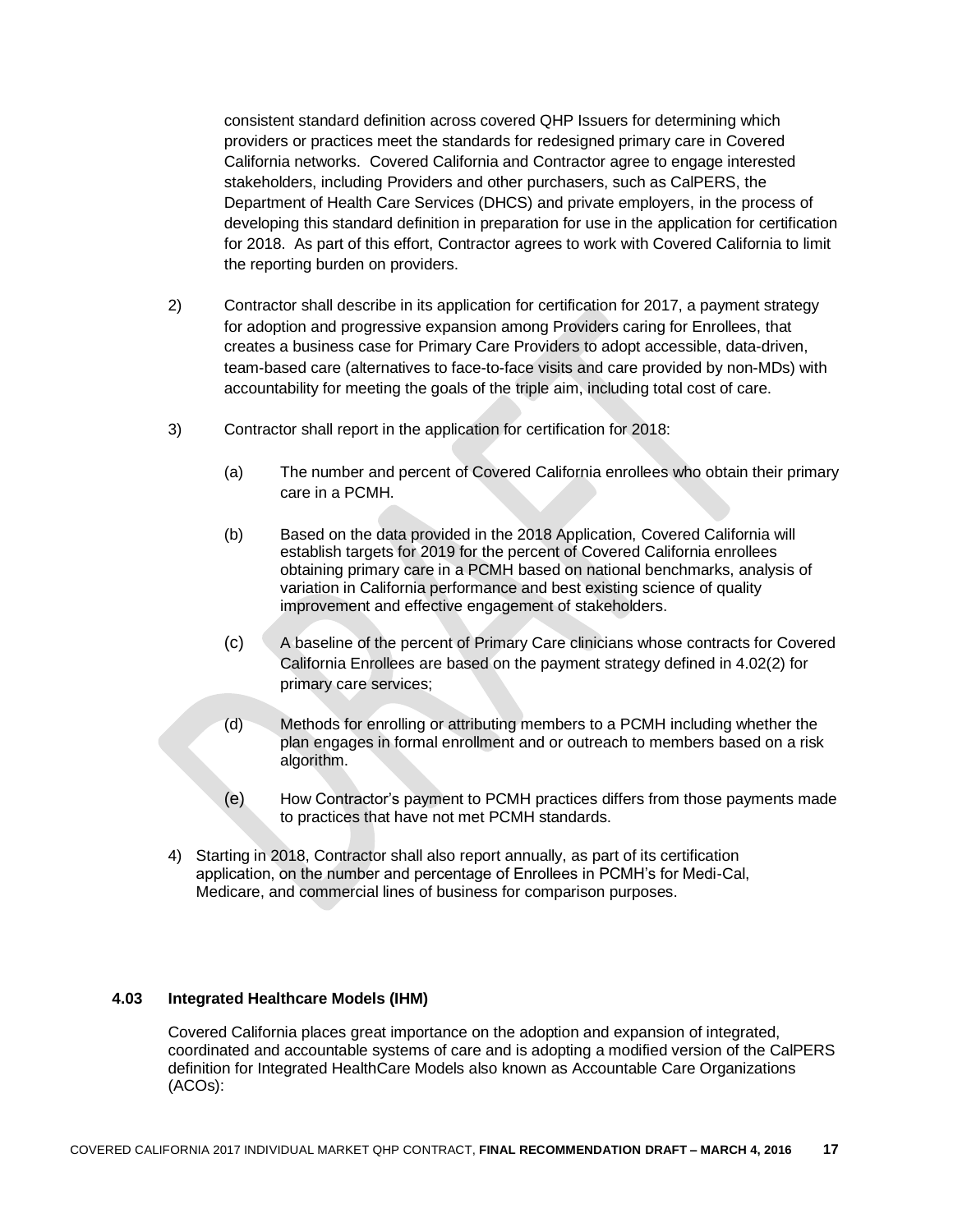- 1) The IHM is defined as:
	- (a) A system of population-based care coordinated across the continuum including multi-discipline physician practices, hospitals and ancillary providers.
	- (b) Having at least Level three (3) integration, as defined by the Institutes of Medicine (IOM), of certified Electronic Health Record (EHR) technology in both a hospital inpatient and ambulatory setting provided either by a provider organization or by Contractor:
		- i. Ambulatory level of integration will include, at minimum, electronic charts, a data repository of lab results, connectivity to hospitals, partial or operational point of care technology, electronic assistance for ordering, computerized disease registries (CDR), and e-mail.
		- ii. Hospital inpatient level of integration will include, at minimum, lab, radiology, pharmacy, CDR, clinical decision support, and prescription documentation.
		- iii. There must be Stage two (2) (Advanced Clinical Processes) of Meaningful Use of the certified EHR within the IHM including:
			- a. Health Information and Data,
			- b. Results Management,
			- c. Order Entry/Management,
			- d. Clinical Decision Support
			- e. Electronic Communications and Connectivity, and
			- f. Patient Support.
	- (c) Having combined risk sharing arrangements and incentives between Contractor and providers, and among providers across specialties and institutional boundaries, holding the IHM accountable for nationally recognized evidencebased clinical, financial, and operational performance, as well as incentives for improvements in population outcomes. As providers accept more accountability under this provision, Contractors shall be aware of their obligations in the Health and Safety Code and Insurance Code to ensure that providers have the capacity to manage the risk.
- 2) Contractor must provide Covered California with details on its existing or planned integrated systems of care describing how the systems meet the criteria in Article 4.03(1), including the number and percent of members who are managed under IHMs in its response to the annual application for certification for all lines of business and specific to Enrollees.
- 3) Targets for 2017-2019 for the percentage of Enrollees who select or are attributed to IHMs will be established by Covered California based on national benchmarks, analysis of variation in California performance, best existing science of quality improvement, and effective engagement of stakeholders.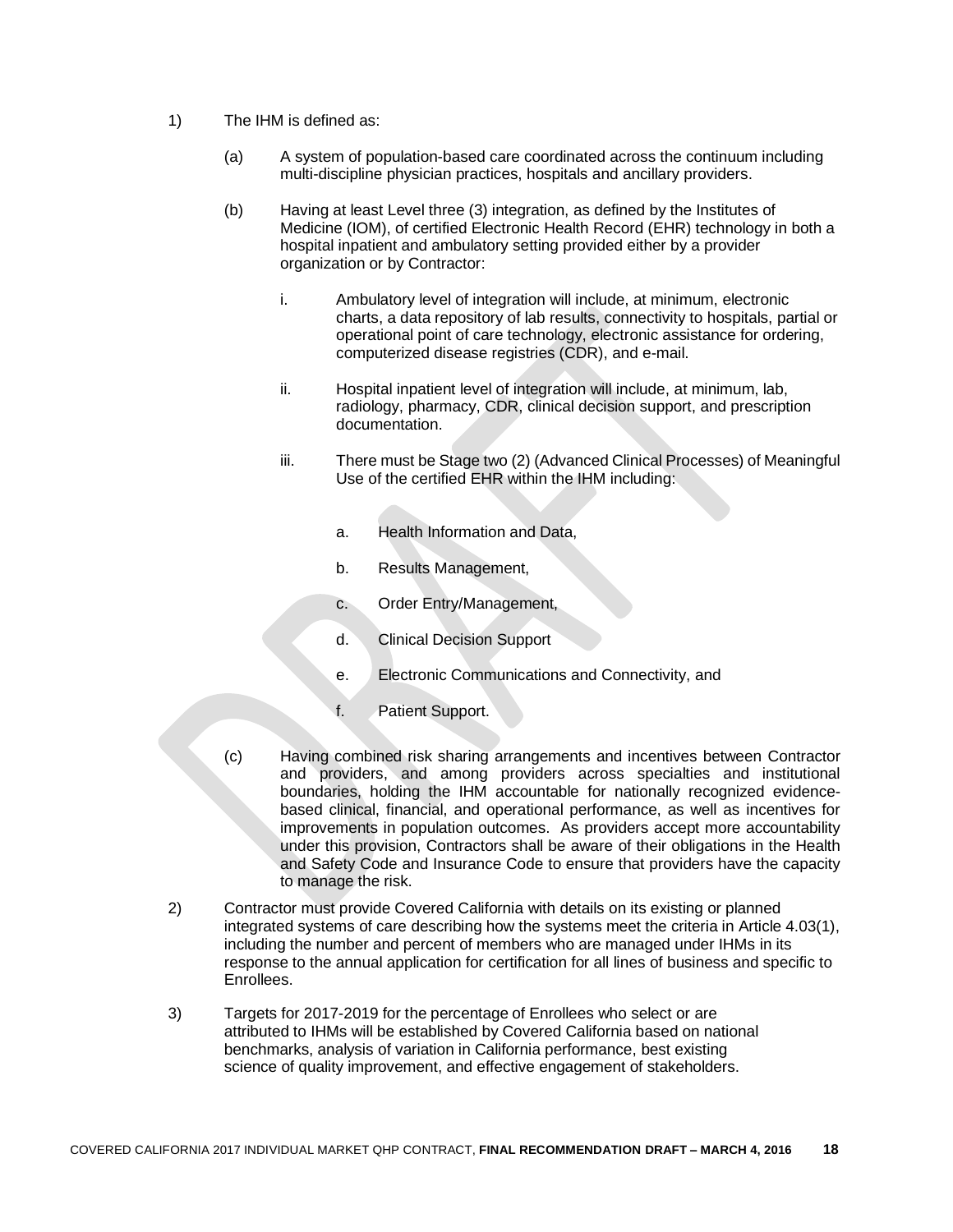4) Starting in 2018, Contractor shall also report annually, as part of its certification application, on the number and percentage of Enrollees in IHMs for Medi-Cal, Medicare, and commercial lines of business for comparison purposes.

#### **4.04 Mental and Behavioral Health**

Covered California and Contractor recognize the critical importance of Mental and Behavioral Health Services as part of the broader set of medical services provided to Enrollees.

Contractor shall report in its annual application for certification on the strategies Contractor has implemented and its progress in:

- 1) Making behavioral health services available to Enrollees;
- 2) How it is integrating Behavioral Health Services with Medical Services; and
- 3) Reports must include documenting the percent of services provided under an integrated behavioral health-medical model for Enrollees and for the Contractor's overall covered lives. These reports should include whether these models are implemented in association with PCMH and IHM models or are independently implemented.

#### **4.05 Telemedicine and Remote Monitoring**

In the annual application for certification, Contractor must report the extent to which the Contractor is supporting and using technology to assist in higher quality, accessible, patient-centered care, and the utilization for Enrollees and for Contractor's full book of business excluding Medicare, the number of unique patients and number of separate servicing provided for telemedicine and remote home monitoring.

Reporting requirements shall be met through eValue8 in the annual application for certification, but contractor may supplement such reports with data on the efficacy and impact of such utilization. These reports must include whether these models are implemented in association with PCMH and IHM models or are independently implemented.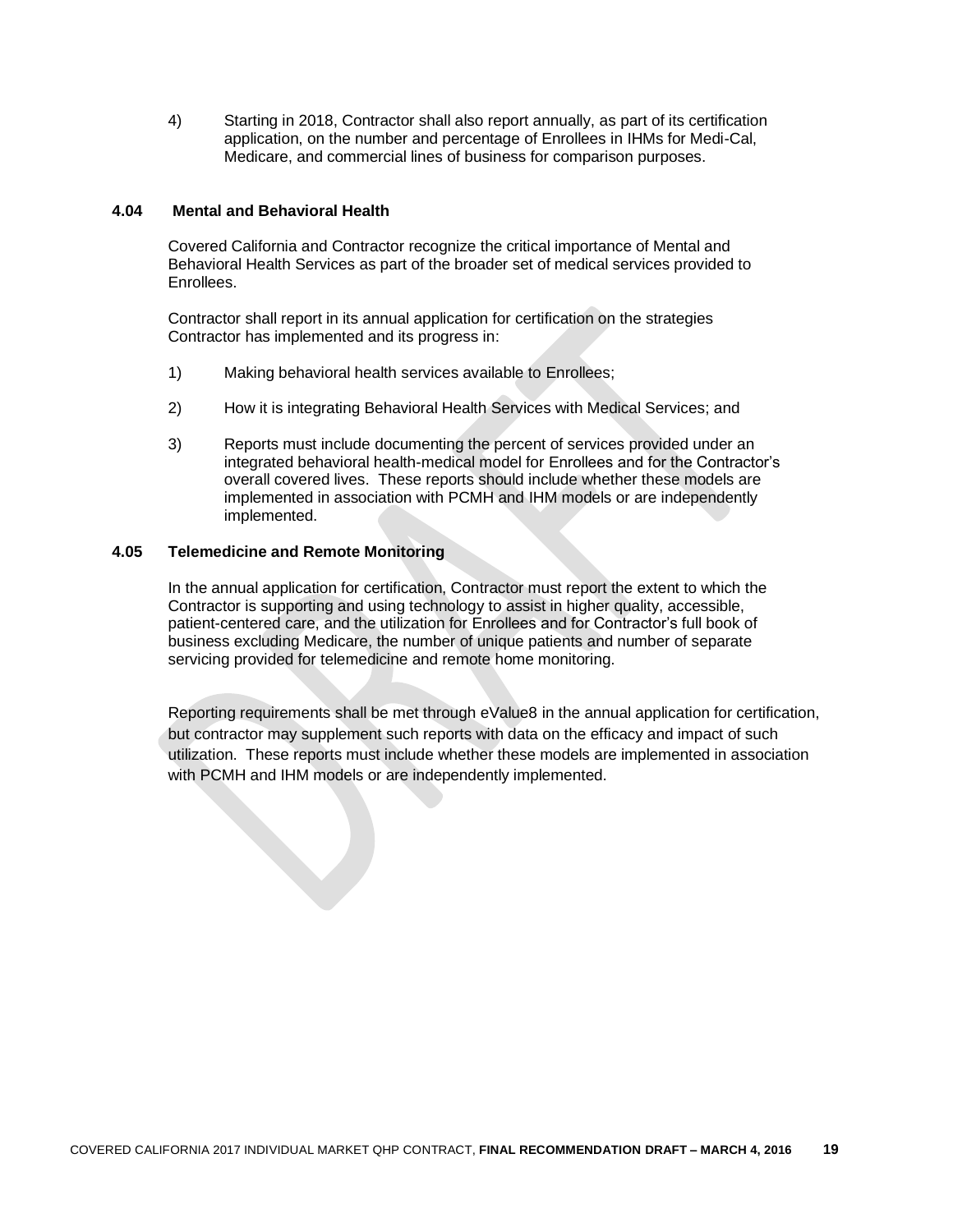### **ARTICLE 5 HOSPITAL QUALITY**

Covered California and Contractor recognize that hospitals have contracts with multiple health plans and are engaged in an array of quality improvement and efficiency initiatives. Hospitals play a pivotal role in providing critical care to those in the highest need and should be supported with coordinated efforts across health plans and purchasers.

#### **5.01 Hospital Payments to Promote Quality and Value**

Covered California expects its Contractors to pay differently to promote and reward better quality care rather than pay for volume. Contractor shall:

- 1) Adopt a hospital payment methodology that by January 1, 2019 places at least 6 percent of reimbursement to hospitals for Contractor's Covered California business with each general acute care hospital at-risk or subject to a bonus payment for quality performance. Contractor may structure this strategy according to its own priorities such as:
	- (a) The extent to which the payments "at risk" take the form of bonuses, withholds or other penalties; or
	- (b) The selection of specific metrics upon which performance based payments are made may include, but are not limited to, Hospital Acquired Conditions (HACs), readmissions, or satisfaction measured through the Hospital Consumer Assessment of Healthcare Providers and Systems (HCAPS), but Contractor must use standard measures commonly in use in hospitals and that are endorsed by the National Quality Forum – with the goal of limiting measurement burden on hospitals.

Because there is some evidence that readmissions may be influenced by social determinants beyond the control of the health care system or social supports that a hospital can provide at discharge, if Contractor includes readmissions as a measure under this provision, it shall not be the only measure. Additionally, Contractor must adopt balancing measures to track, address, and prevent unintended consequences from at-risk payments including exacerbation of health care disparities. Contractor shall report what strategies it is implementing to support hospitals serving at-risk populations in achieving target performance. In alignment with CMS rules on payments to hospitals for inpatient hospital services, Critical Access Hospitals as defined by the Centers for Medicare and Medicaid, are excluded from this requirement. Contractor shall still be accountable for the quality of care and safety of Covered California members receiving care in the aforementioned hospitals.

Implementation of this requirement may differ for integrated delivery systems and require alternative mechanisms for tying payment to performance.

- 2) Report in its annual application for certification, for Enrollees and for comparison purposes, for the Contractor's book of business, the:
	- (a) Amount, structure and metrics for its hospital payment strategy;
	- (b) The percent of network hospitals operating under contracts reflecting this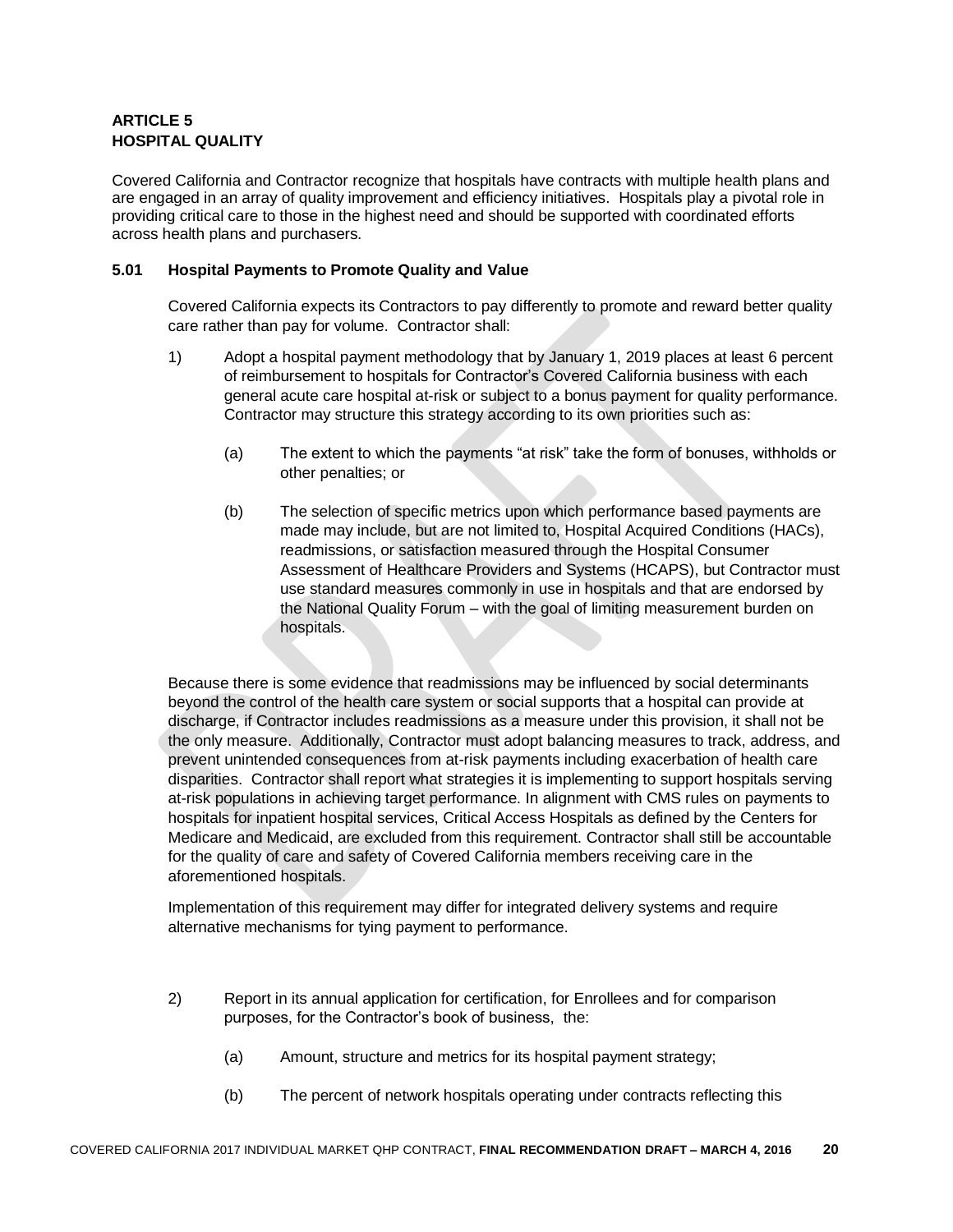payment methodology;

- (c) The total dollars and percent or best estimate of hospital payments that are tied to this strategy;
- (d) The dollars and percent, or best estimate that is respectively paid or withheld to reflect value. The hospital payments to promote value must be distinct from shared-risk and performance payments to hospitalization related to participation in IHMs as described in Article 4.03.

#### **5.02 Hospital Patient Safety**

Contractor agrees to work with Covered California to support and enhance hospital's efforts to promote safety for their patients.

- 1) Contractor must report in its annual application for certification, baseline rates of specified HACs for each of its network hospitals. In order to obtain the most reliable measurement, minimize the burden on hospitals and in the interest of promoting common measurement, Contractor must employ best efforts to base this report on clinical data, such as is reported by hospitals to the National Healthcare Safety Network (NHSN), California Department of Public Health (CDPH) and to CMS under the Partnership for Patients initiative.
- 2) Prior to the application for certification for 2018, target rates for 2019 and for annual intermediate milestones for each HAC measured at each hospital will be established by Covered California, based on national benchmarks, analysis of variation in California performance and best existing science of quality improvement and effective engagement of stakeholders.
- 3) The HACs that are the subject of these initiatives are:
	- (a) Catheter Associated Urinary Tract Infection (CAUTI);
	- (b) Central Line Associated Blood Stream Infection (CLABSI);
	- (c) Surgical Site Infection (SSI) with focus on colon;
	- (d) Adverse Drug Events (ADE) with first-year focus on opioid overuse; and
	- (e) Clostridium difficile [colitis](http://www.webmd.com/ibd-crohns-disease/ulcerative-colitis/default.htm) (C. Diff) infection.
- 4) The subject HACs may be revised in future years. Covered California expects to include additional ADEs including hypoglycemia and inappropriate use of blood thinners as well as Sepsis Mortality at such time as the standardized CMS definition and measurement strategy has been tested and validated.
- 5) Covered California expects Contractor to only contract with hospitals that demonstrate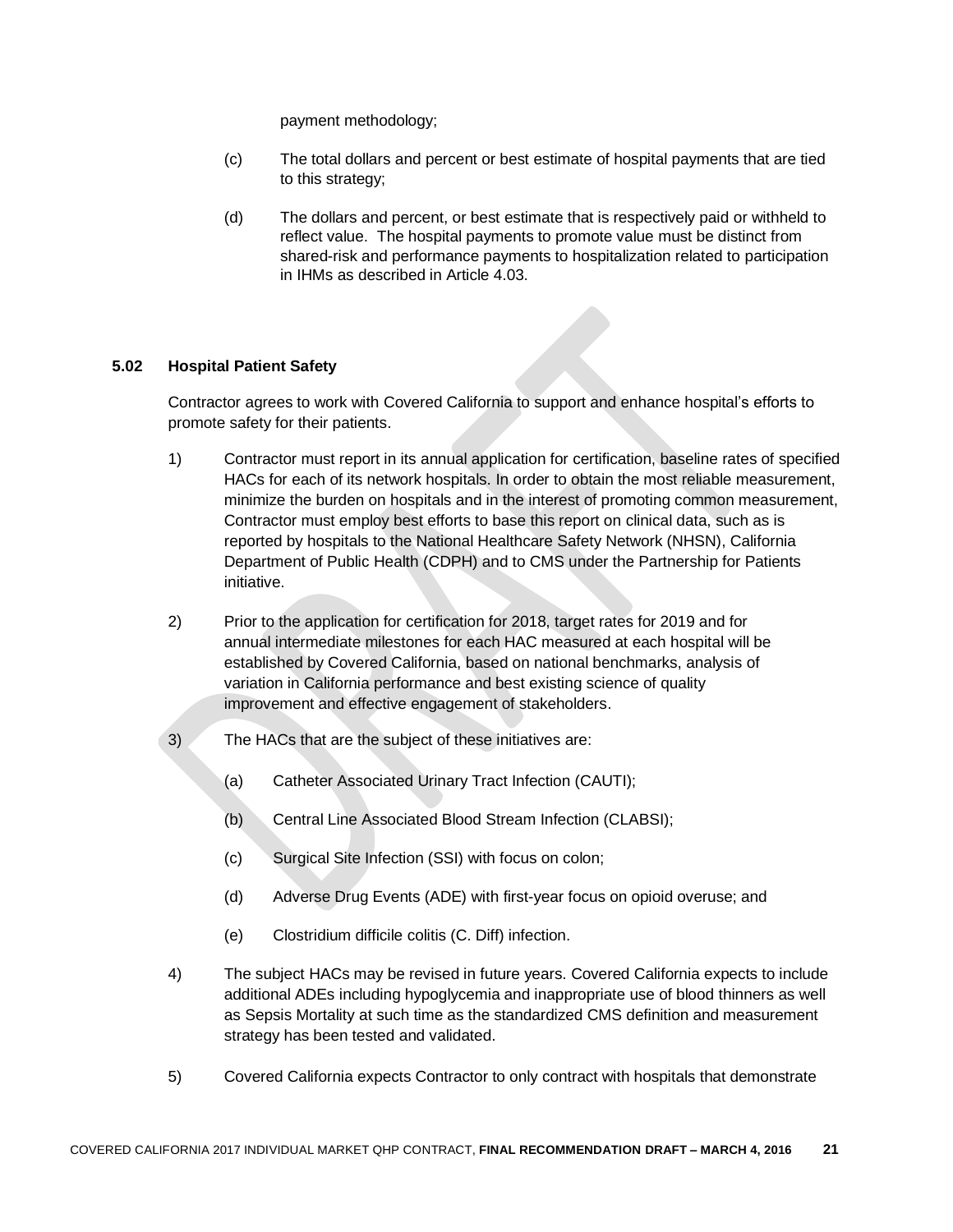they provide quality care and promote the safety of Enrollees. To meet this expectation, by contract year 2018, Covered California will work with QHP Issuers and with California's hospitals to identify area of "outlier poor performance" based on variation analysis of HAC rates. For contract year 2019, Contractors must either exclude hospitals that demonstrate outlier poor performance on safety from provider networks serving Covered California or to document each year in its application for certification the rationale for continued contracting with each hospital that is identified as a poor performing outlier on safety and efforts the hospital is undertaking to improve its performance.

#### **5.03 Appropriate Use of C-Sections**

Contractor agrees to actively participate in the statewide effort to promote the appropriate use of C-sections. This ongoing initiative sponsored by Covered California, DHCS and CalPERS as well as major employers is coordinated with CalSIM, and has adopted the goal of reducing NTSV (Nulliparous, Term Singleton, Vertex) C-section rates to meet or exceed the national Healthy People 2020 target of 23.9 per cent for each hospital in the state by 2019. In addition to actively participating in this collaborative, Contractor shall:

- 1) Work collaboratively with Covered California to promote and encourage all in-network hospitals that provide maternity services to enroll in the California Maternity Quality Care Collaborative (CMQCC) Maternal Data Center (MDC).
- 2) Annually report in its application for certification the C-section rate for NTSV deliveries and the overall C-Section rate for each of its network hospitals for the hospital's entire census.
- 3) Adopt a payment methodology progressively to include all contracted physicians and hospitals serving Enrollees, such that by 2019, payment is structured to support only medically necessary care and there is no financial incentive to perform C-sections. Contractor must report on its design and the percent of hospitals contracted under this model in its annual application for certification.
- 4) Covered California expects Contractor to only contract with hospitals that demonstrate they provide quality care and promote the safety of Enrollees. Beginning with the application for certification for 2019, Contractors must either exclude hospitals from networks serving Enrollees that are unable to achieve an NTSV C-section rate below 23.9 per cent from provider networks or to document each year in its application for certification the rationale for continued contracting with each hospital that has an NTSV C-Section rate above 23.9% and efforts the hospital is undertaking to improve its performance.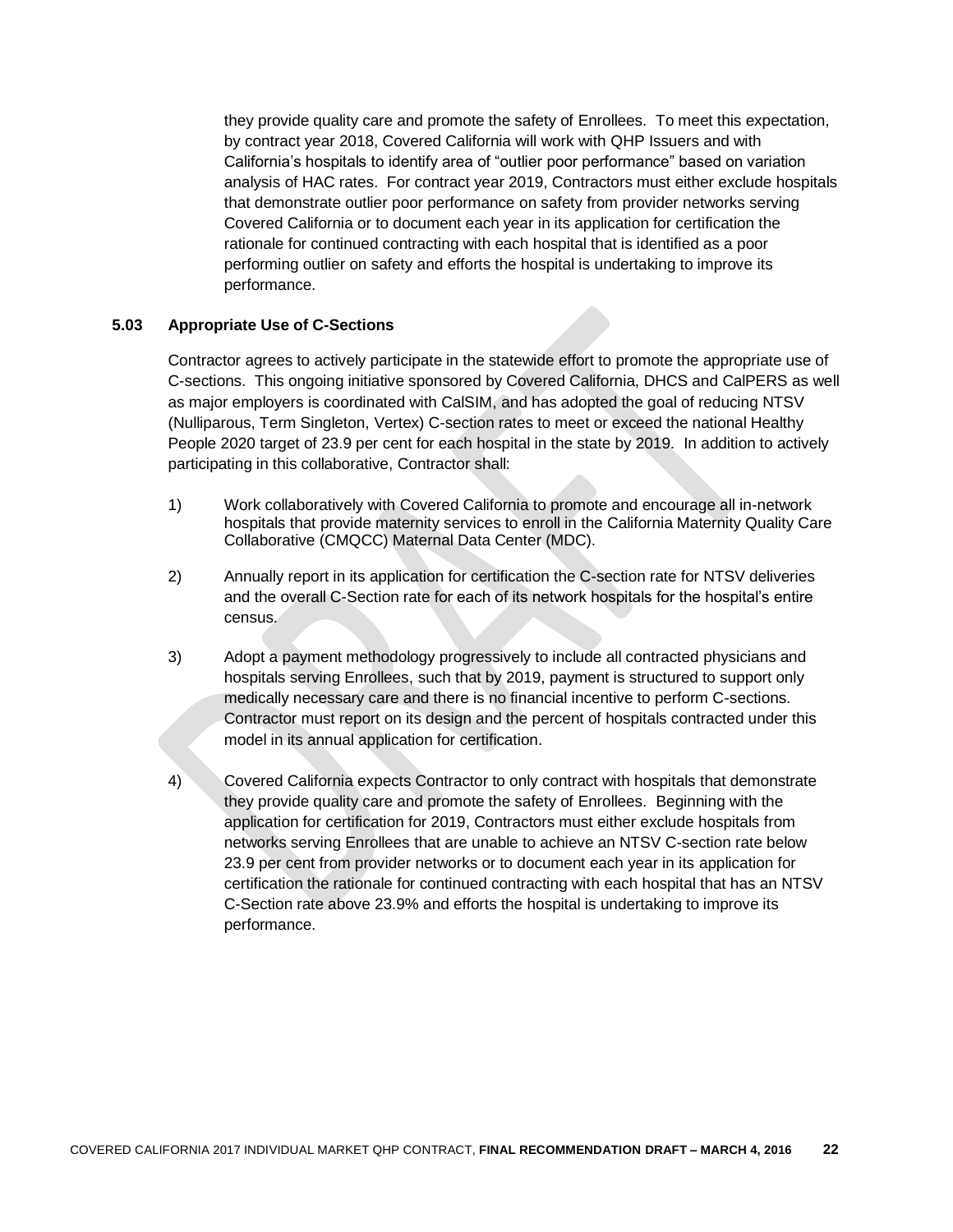### **ARTICLE 6 POPULATION HEALTH: PREVENTIVE HEALTH, WELLNESS AND AT-RISK ENROLLEE SUPPORT**

Covered California and Contractor recognize that access to care, timely preventive care, coordination of care, and early identification of high risk enrollees are central to the improvement of enrollee health. Contractor and Covered California shall identify ways to increase access and coordination of care and work collaboratively to achieve these objectives.

#### **6.01 Health and Wellness Services**

Contractor shall ensure Enrollees have access to preventive health and wellness services. For the services described below, Contractor must identify Enrollees who are eligible, notify Enrollees of their availability, and report utilization.

- 1) Necessary preventive services appropriate for each Enrollee. Contractor must report utilization to Covered California the number and percent of Enrollees who take advantage of their wellness benefit and, in separate reports, the number and percent for the following applicable lines of business: Medi-Cal, Medicare, and commercial.
	- (a) Contractor must report utilization annually in its application for certification.
	- (b) Covered California will establish targets for 2018 and annual milestones thereafter for the percent of the population that uses annual preventive visits based on national benchmarks, analysis of variation in California performance, best existing science of quality improvement, and effective engagement of stakeholders.
- 2) Tobacco cessation intervention, inclusive of evidenced-based counseling and appropriate pharmacotherapy, if applicable. Contractor must report to Covered California the number and percent of its members who take advantage of the tobacco cessation benefit for Enrollees and, in separate reports, the number and percent for the following applicable lines of business: Medi-Cal, Medicare, and commercial.
	- (a) Contractor must report utilization annually it its application for certification.
	- (b) Covered California will establish targets for 2018 and annual milestones thereafter for use of tobacco cessation interventions based on national benchmarks, analysis of variation in California performance, best existing science of quality improvement, and effective engagement of stakeholders.
- 3) Obesity management, if applicable. Contractor must report to Covered California the number and percent of its members who take advantage of their wellness benefit for Enrollees and, in separate reports, the number and percent for the following applicable lines of business: Medi-Cal, Medicare, and commercial.
	- (a) Contractor must report utilization annually in its application for certification.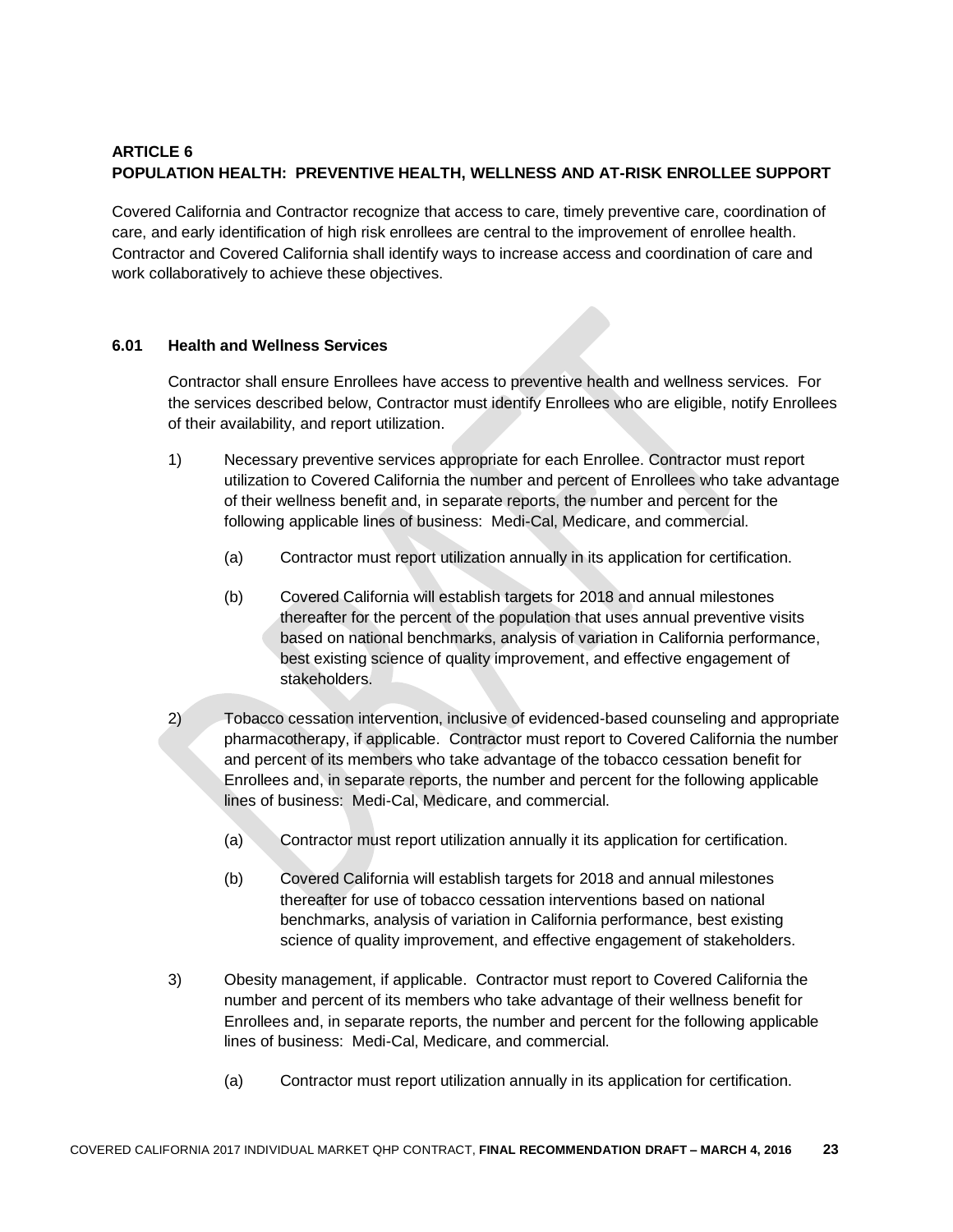- (b) Covered California will establish targets for 2018 and annual milestones thereafter for use of obesity management services based on national benchmarks, analysis of variation in California performance, best existing science of quality improvement, and effective engagement of stakeholders.
- 4) To ensure the Enrollee health and wellness process is supported, Contractor must report in its annual application for certification on the following:
	- (a) Health and wellness communication processes delivered to: all enrollees (across all lines of business), Covered California-specific enrollees, and applicable Participating Providers, that take into account cultural and linguistic diversity; and
	- (b) Processes to incorporate Enrollee's health and wellness information into Contractor's data and information specific to each individual Enrollee. This Enrollee's data is Contractor's most complete information on each Enrollee and is distinct from the Enrollee's medical record maintained by the providers.

#### **6.02 Community Health and Wellness Promotion**

Covered California and Contractor recognize that promoting better health for Enrollees also requires engagement and promotion of community-wide initiatives that foster better health, healthier environments and the promotion of healthy behaviors across the community. Contractor is encouraged to support community health initiatives that have undergone or are being piloted through systematic review to determine effectiveness in promoting health and preventing disease, injury, or disability and have been recommended by the Community Preventive Services Task Force.

Contractor must report annually in its application for certification the initiatives, programs and projects that it supports that promote wellness and better community health for Enrollees, and Contractor's overall population, as well as those that specifically reach beyond Contractor's Enrollees. Such reports must include available results of evaluations of these community programs including clinical or other health impacts and efficacy.

Such programs may include:

- 1) Partnerships with local, state or federal public health departments such as Let's Get Healthy California;
- 2) CMS Accountable Health Communities;
- 3) Voluntary health organizations which operate preventive and other health programs such as CalFresh; and
- 4) Hospital activities undertaken under the Community Health Needs Assessment required every three years under the Affordable Care Act.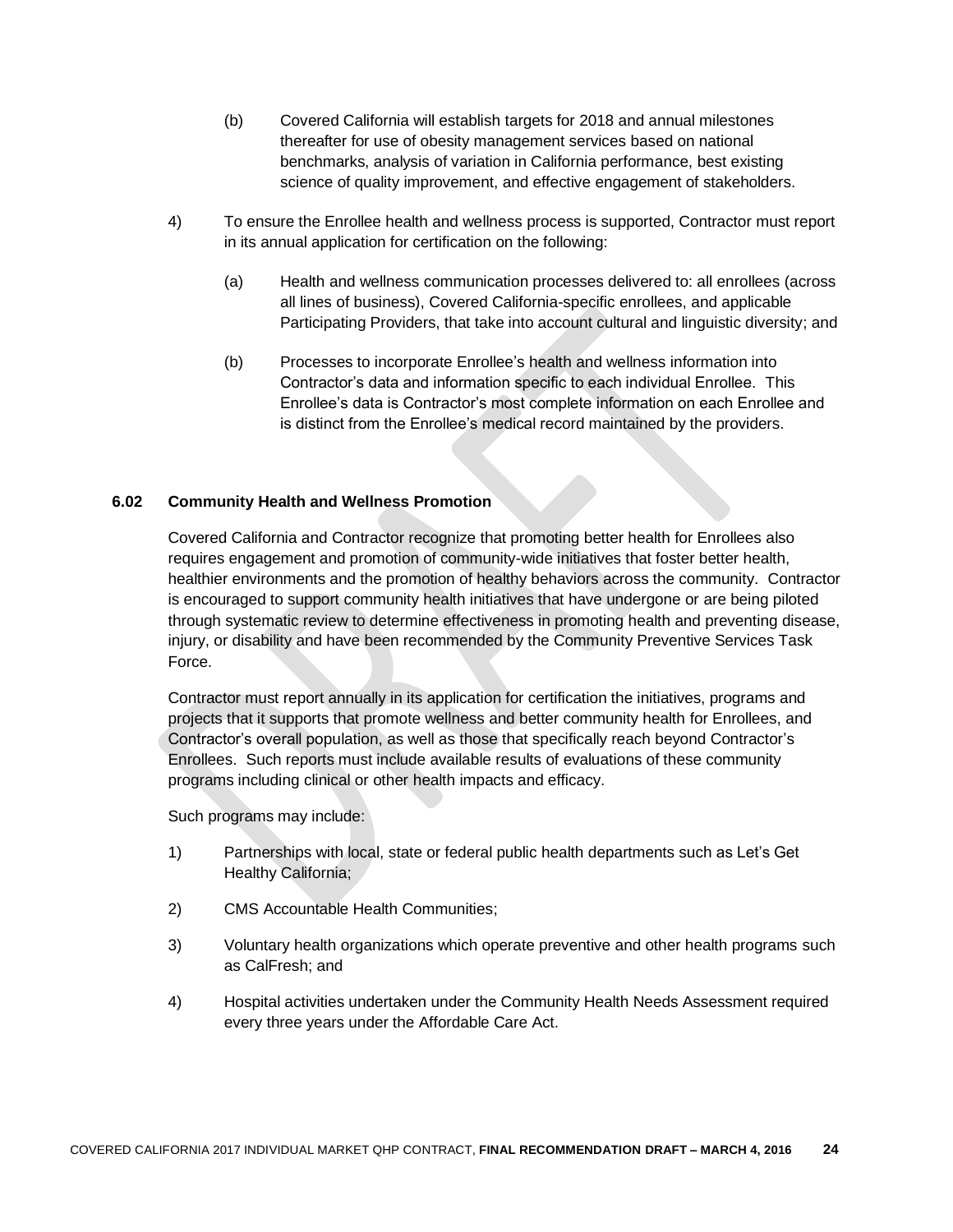#### **6.03 Determining Enrollee Health Status and Use of Health Assessments**

Contractor shall demonstrate the capacity and systems to collect, maintain, use, and protect from disclosure individual information about Enrollees' health status and behaviors in order to promote better health and to better manage Enrollees' health conditions.

To the extent the Contractor uses or relies upon Health Assessments to determine health status, Contractor shall offer, upon initial enrollment and on a regular basis thereafter, a Health Assessment in all threshold languages to all Enrollees over the age of 18, including those Enrollees that have previously completed such an assessment. If a Health Assessment tool is used, Contractor should select a tool that adequately evaluates Enrollees current health status and provides a mechanism to conduct ongoing monitoring for future intervention(s).

In addition, Health Assessments should advise policyholders at the outset on how the information collected may be used, and explain that the member is opting in to receive information from the plan, and that participating in the assessment is optional.

#### **6.04 Reporting to and Collaborating with Covered California Regarding Health Status**

Contractor shall provide to Covered California, in a format that shall be mutually agreed upon, information on how it collects and reports, at both individual and aggregate levels, changes in Enrollees' health status. Reporting may include a comparative analysis of health status improvements across geographic regions and demographics.

Contractor shall report to Covered California its process to monitor and track Enrollees' health status, which may include its process for identifying individuals who show a decline in health status, and referral of such Enrollees to Contractor care management and chronic condition program(s) as defined in Section 6.05, for the necessary intervention. Contractor shall annually report to Covered California the number of Enrollees who are identified through their selected mechanism and the results of their referral to receive additional services.

#### **6.05 Supporting At-Risk Enrollees Requiring Transition**

Contractor shall have an evaluation and transition plan in place for the Enrollees transitioning into or from employer-sponsored insurance, Medi-Cal, Medicare, or other insurance coverage who require therapeutic provider and formulary transitions. Contractor shall also support transitions in the reverse direction. The plan must include the following:

- 1) Identification of in-network providers with appropriate clinical expertise or any alternative therapies including specific drugs when transitioning care;
- 2) Clear processes to communicate Enrollee's continued treatment using a specific therapy, specific drug or a specific provider when no equivalent is available in-network;
- 3) Where possible, advance notification and understanding of out-of-network provider status for treating and prescribing physicians; and
- 4) A process to allow incoming Enrollees access to Contractor's formulary information prior to enrollment.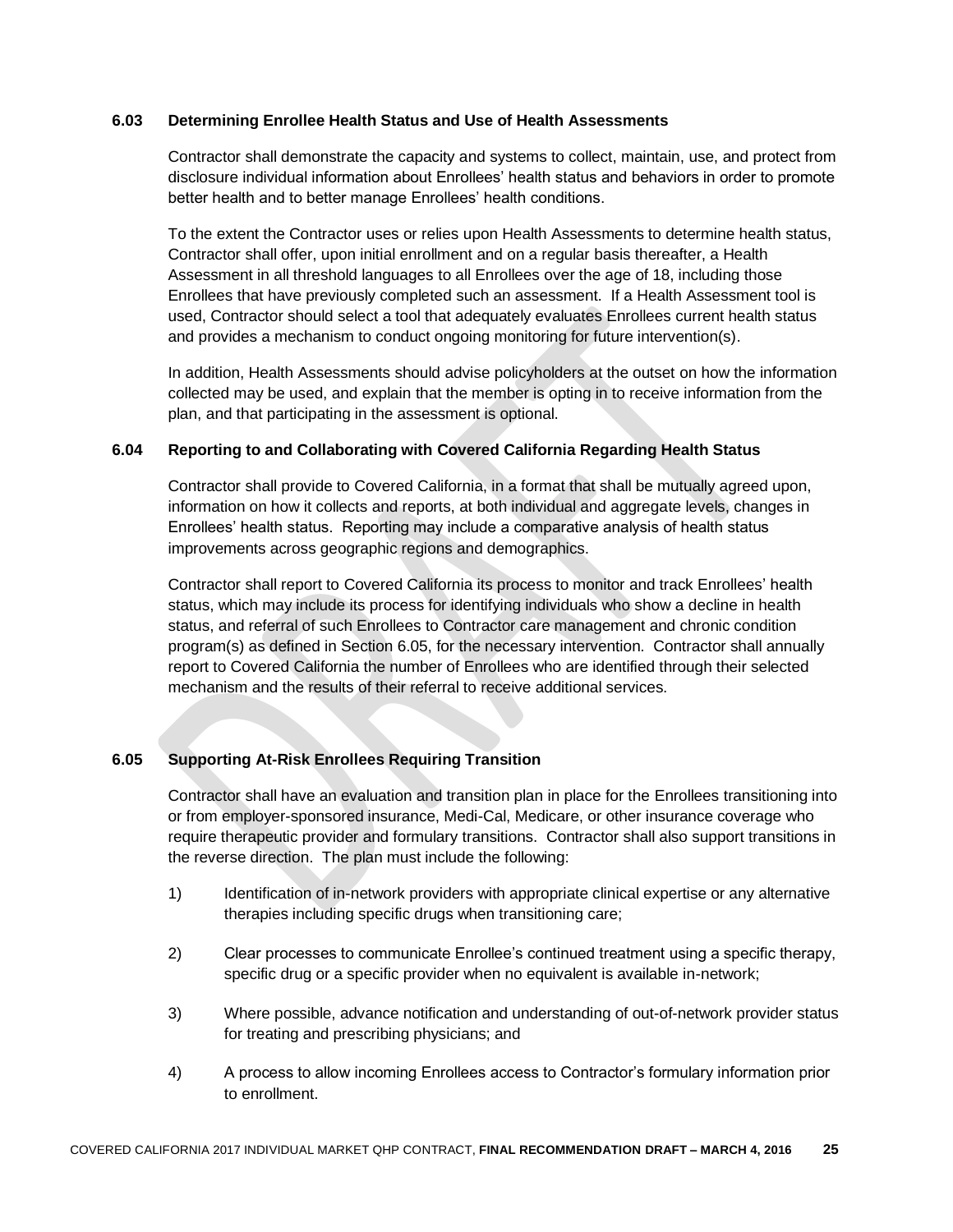#### **6.06 Identification and Services for At-Risk Enrollees**

Contractor agrees to identify and proactively manage Enrollees with existing and newly diagnosed chronic conditions, including, but not limited to, diabetes, asthma, heart disease, or hypertension, and who are most likely to benefit from well-coordinated care ("At-Risk Enrollees"). Contractor agrees to support disease management activities at the plan or health care provider level that meet standards of accrediting programs such as NCQA. . Contractor shall provide Covered California with a documented process, care management plan and strategy for targeting and managing At-Risk Enrollees. Such documentation may include the following:

- 1) Methods to identify and target At-Risk Enrollees;
- 2) Description of Contractor's predictive analytic capabilities to assist in identifying At-Risk Enrollees who would benefit from early, proactive intervention;
- 3) Communication plan for known At-Risk Enrollees to receive information prior to provider visit, including the provision of culturally and linguistically appropriate communication;
- 4) Process to update At-Risk Enrollee medical history in Contractor's maintained Enrollee health profile;
- 5) Process for sharing registries of Enrollees with their identified risk, as permitted by state and federal law, with appropriate accountable providers, especially the enrollee's PCP.
- 6) Mechanisms to evaluate access within the Provider network on an ongoing basis, to ensure that an adequate network is in place to support a proactive intervention and care management program for At-Risk Enrollees;
- 7) Care and network strategies that focus on supporting a proactive approach to At-Risk Enrollee intervention and care management. Contractor agrees to provide Covered California with a documented plan and include "tools" and strategies to supplement or expand care management and provider network capabilities, including an expansion or reconfiguration of specialties or health care professionals to meet clinical needs of At-Risk Enrollees;
- 8) Data on number of Enrollees identified and types of services provided.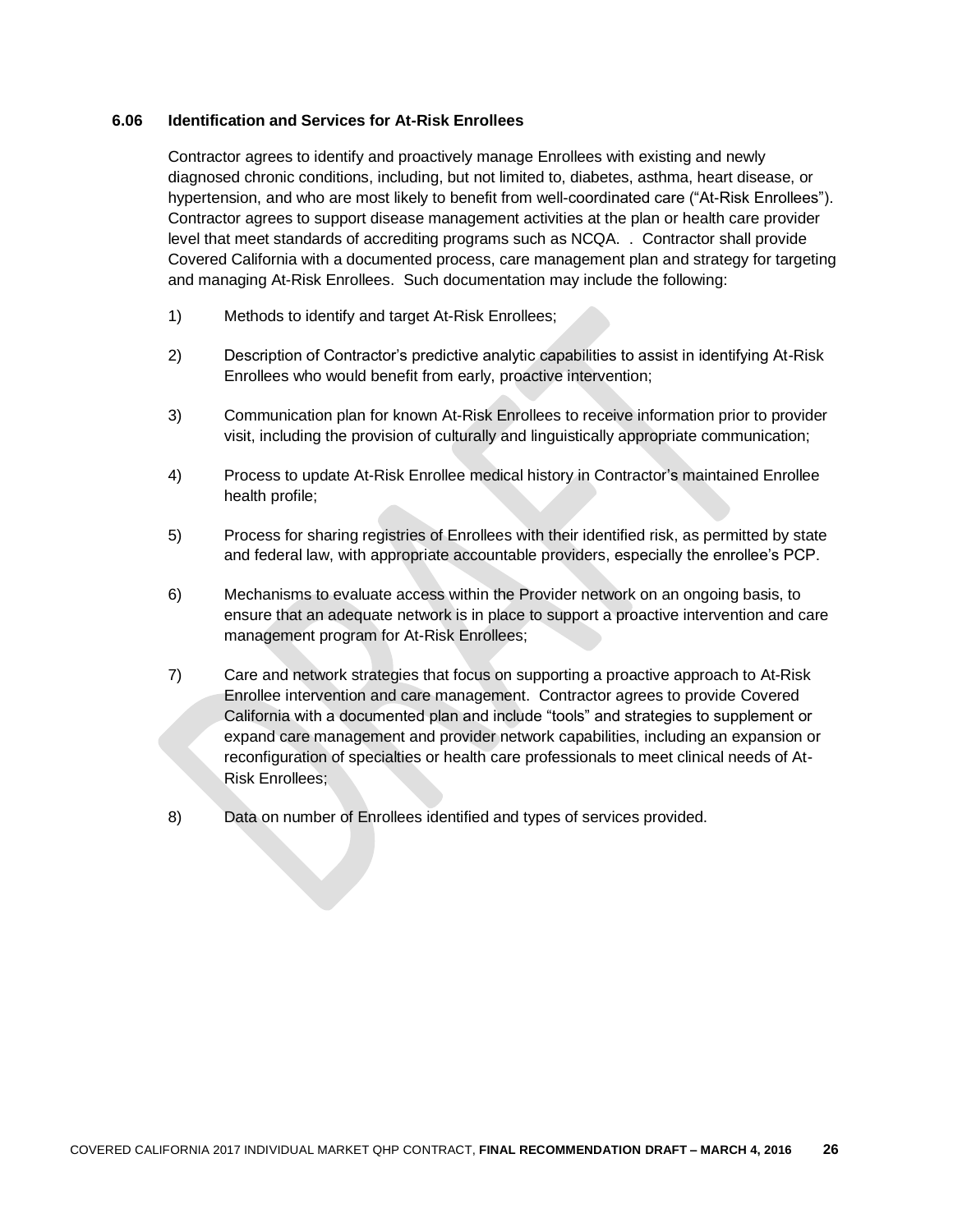### **ARTICLE 7**

#### **PATIENT-CENTERED INFORMATION AND SUPPORT**

Empowering consumers with knowledge to support healthcare decision-making is a crucial part of Covered California's mission and naturally promotes the Triple Aim by supporting decisions consistent with the Enrollee's values and preferences and fostering consumer's access to care.

Covered California and Contractor agree that valid, reliable, and actionable information relating to the cost and quality of healthcare services is important to Enrollees, Covered California, and Providers.

Thus, Covered California expects that Contractor will participate in activities necessary to provide this information to consumers. The specifics of this phased approach are described in Section 7.01 below.

#### **7.01 Enrollee Healthcare Services Price and Quality Transparency Plan**

- 1) In the application for certification for 2017, Contractor will have reported its planned approach to providing healthcare shopping cost and quality information available to all Enrollees. Covered California does not require using a specific form or format and recognizes that the timeline and expectations will differ, based on variables such as Contractor's membership size and current tool offerings. Regardless of how the requirement is fulfilled, the common elements at the end point of each Contractor planned approach must include:
	- (a) Cost information:
		- i. That enables enrollees to understand their exposure to out of pocket costs based on their benefit design, including real time information on member accumulation toward deductibles, when applicable, and out of pocket maximums. Health Savings Account (HSA) users' information shall include account deposit and withdrawal/payment amounts.
		- ii. That enables enrollees to understand provider-specific consumer cost shares for prescription drugs and for care delivered in the inpatient, outpatient, and ambulatory surgery/facility settings. Such information must include the facility name, address, and other contact information and be based on the contracting rates to give the enrollee estimates of out of pocket costs that are as accurate as possible.
		- iii. Commonly used service information should be organized in ways that are useful and meaningful for consumers to understand.
	- (b) Quality information:
		- i. That enables Enrollees to compare providers based on quality performance in selecting a Primary Care clinician or common elective specialty and hospital providers.
		- ii. That is based on quality measurement consistent with nationallyendorsed quality information in accordance with the principles of the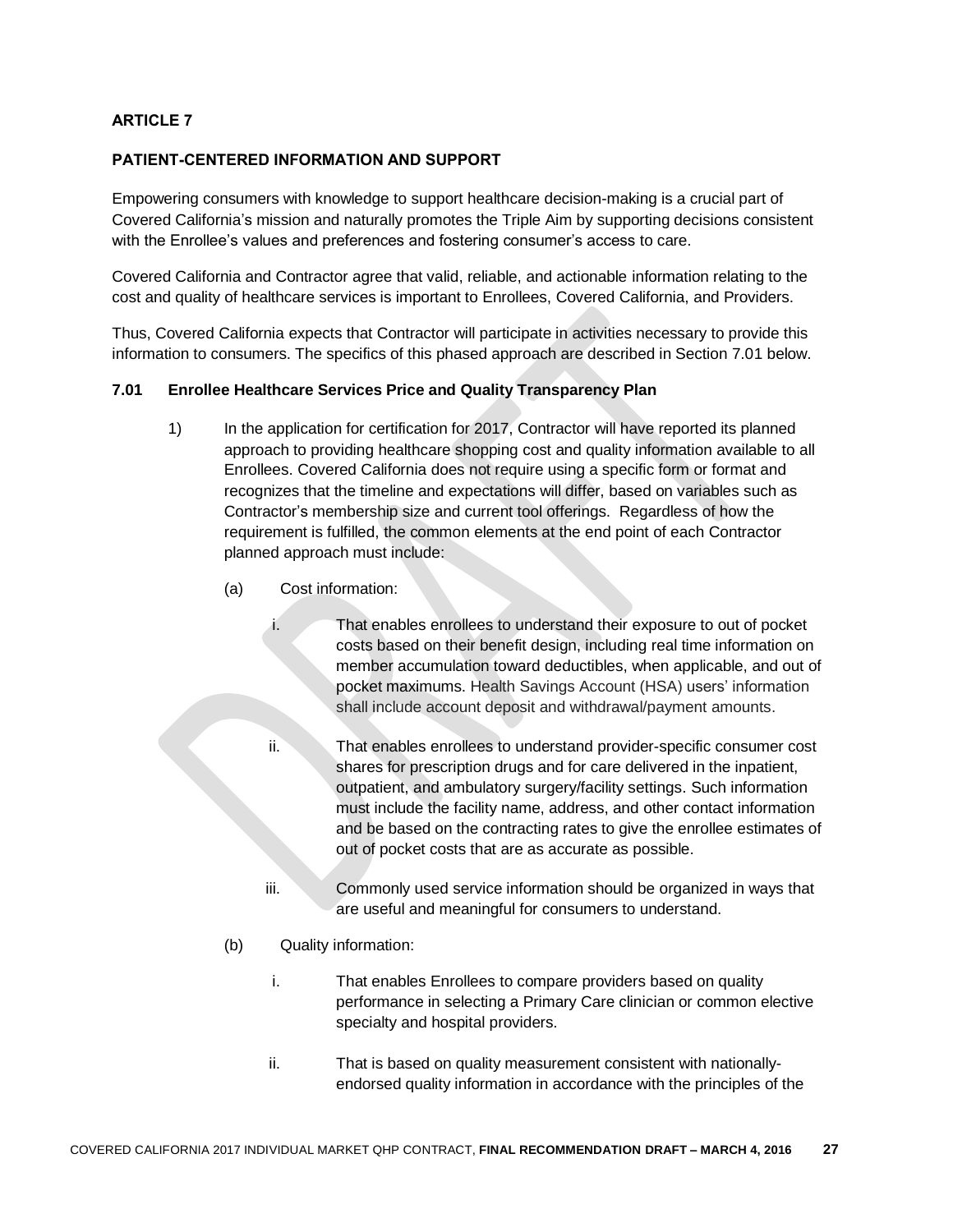Patient Charter for Physician Performance Measurement.

- iii. That, as an interim step prior to integrating quality measurement into provider chooser tools, can be provided by linking to:
	- a. The California Office of the Patient Advocate (www.opa.ca.gov/)
	- b. The Department of Insurance Healthcare Compare [\(www.consumerreports.org/cro/health/california-health-cost-and](http://(www.consumerreports.org/cro/health/california-health-cost-and-quality---consumer-reports/index.htm)[quality---consumer-reports/index.htm\)](http://(www.consumerreports.org/cro/health/california-health-cost-and-quality---consumer-reports/index.htm)
	- c. CMS Hospital Compare Program [\(https://www.medicare.gov/hospitalcompare/search.html\)](https://www.medicare.gov/hospitalcompare/search.html)
	- d. CMS Physician Quality Reporting System [\(https://www.cms.gov/Medicare/Quality-Initiatives-Patient-](https://www.cms.gov/Medicare/Quality-Initiatives-Patient-Assessment-Instruments/PQRS/index.html?redirect=/pqri/)[Assessment-Instruments/PQRS/index.html?redirect=/pqri/\)](https://www.cms.gov/Medicare/Quality-Initiatives-Patient-Assessment-Instruments/PQRS/index.html?redirect=/pqri/)
- iv. In addition, Contractor must recognize California hospitals that have achieved target rates for HACs and NTSV C-Section utilization as defined in Article 5, Sections 5.02 and 5.03.
- (c) Health Insurance Benefit Information. Contractor shall make available personalized benefit-specific information to all enrollees that includes accumulations of expenses applicable to deductible and out-of-pocket maximums.
- (d) Contractor agrees to monitor care provided out of network to ensure that consumers understand that their cost share will be higher and are choosing care out of network intentionally.

If Contractor enrollment exceeds 100,000 for Covered California business, the cost and quality information shall be provided through an online tool easily accessible across a variety of platforms and made available by 2018. If Contractor enrollment is under 100,000 for Covered California business, the information may be provided by alternative means such as a call center.

- 2) Contractor must in its annual application for certification:
	- (a) Report the number and percent of unique Enrollees and total users for each of the consumer tools offered across all lines of business, for the reporting period of the contract year.
	- (b) Report user experience with the tool (or equivalent service such as a call center) from a representative sample of users who respond to a survey which includes a user overall satisfaction with rating. This report must include separate results for Covered California users and all lines of business.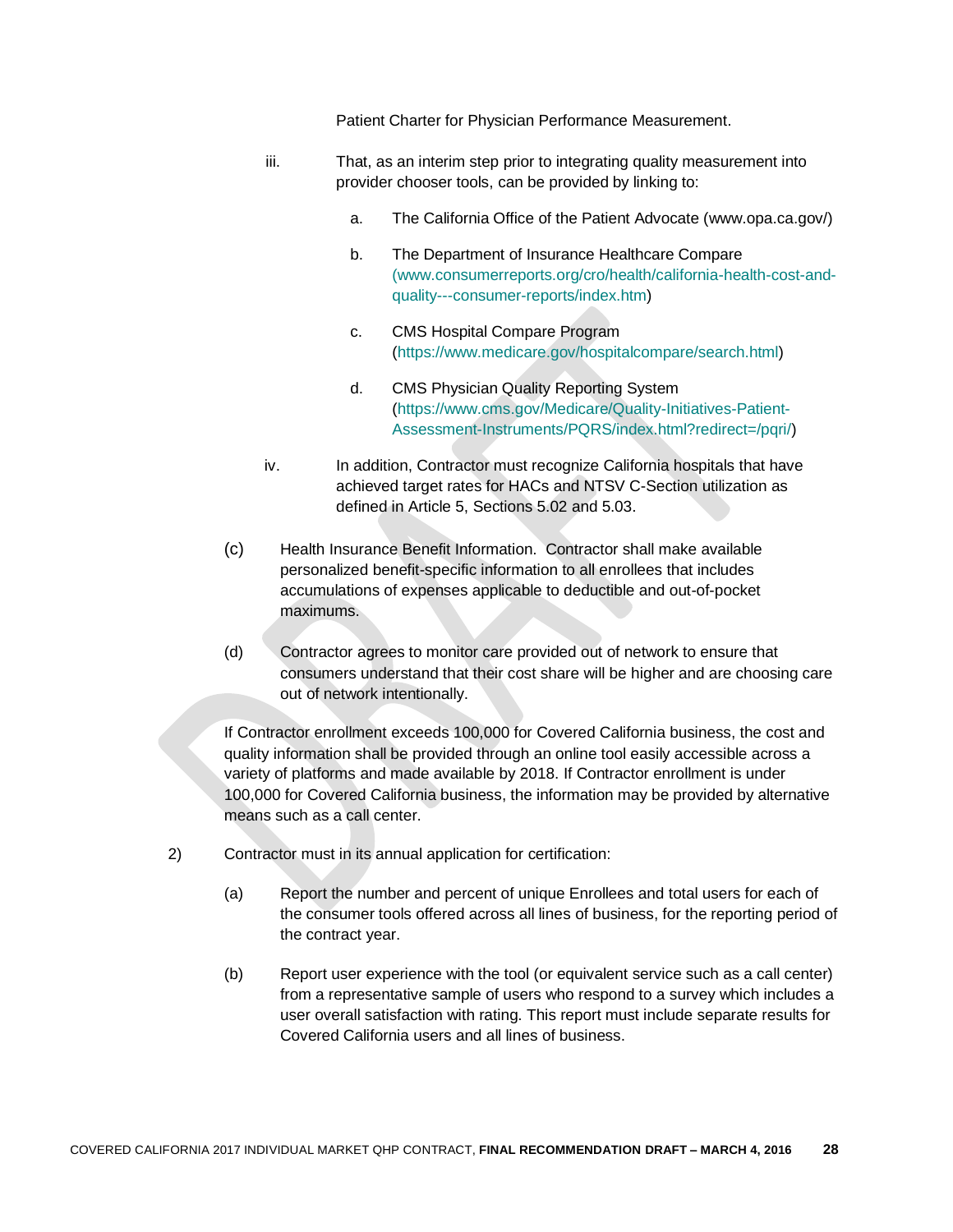(c) Provide access and log-in credentials for Covered California staff per mutually agreeable terms to safeguard Contractor proprietary information and services.

#### **7.03 Enrollee Personalized Health Record Information**

- 1) In its Application for Certification for 2017, Contractor will have reported the extent to which Enrollees can easily access personal health information or have reported its plan to provide such access through such tools as a Personal Health Record (PHR) or other "patient portal".
- 2) The content of such PHRs includes: medical records, billing and payment records, insurance information, clinical laboratory test results, medical images such as X-rays, wellness and disease management program files, clinical case notes, and other information used to make decisions about individuals.
- 3) Covered California will establish targets for 2019 and annual milestones thereafter for Enrollee use of personal health information based on national benchmarks, analysis of variation in California performance, best existing science of quality improvement, and effective engagement of stakeholders.
- 4) Contractor will provide access and log-in credentials for Covered California staff per mutually agreeable terms to safeguard Contractor proprietary information and services.

#### **7.04**. **Enrollee Shared Decision-Making**

Covered California requires deployment of decision-making tools to support Enrollees in understanding their medical diagnosis and treatment options to aid in discussion with their provider. Educating Enrollees on their diagnosis and alternative treatment options is a powerful evidence-based approach to reducing overuse or misuse of clinical interventions.

Contractor agrees to promote and encourage patient engagement in shared decision-making with contracted providers.

- 1) Contractor must report in its annual application for certification specific information regarding the number of Enrollees who have accessed consumer information or have participated in a shared decision-making process prior to reaching an agreement on a treatment plan. For example, Contractor may adopt shared-decision-making practices for preference-sensitive conditions, including breast cancer, prostate cancer, and knee and hip replacements, that feature patient-decision-making aids in addition to physician opinions and present trade-offs regarding quality or length of life.
- 2) Contractor must report in its annual application for certification the percentage of Enrollees with identified health conditions above who received information that allowed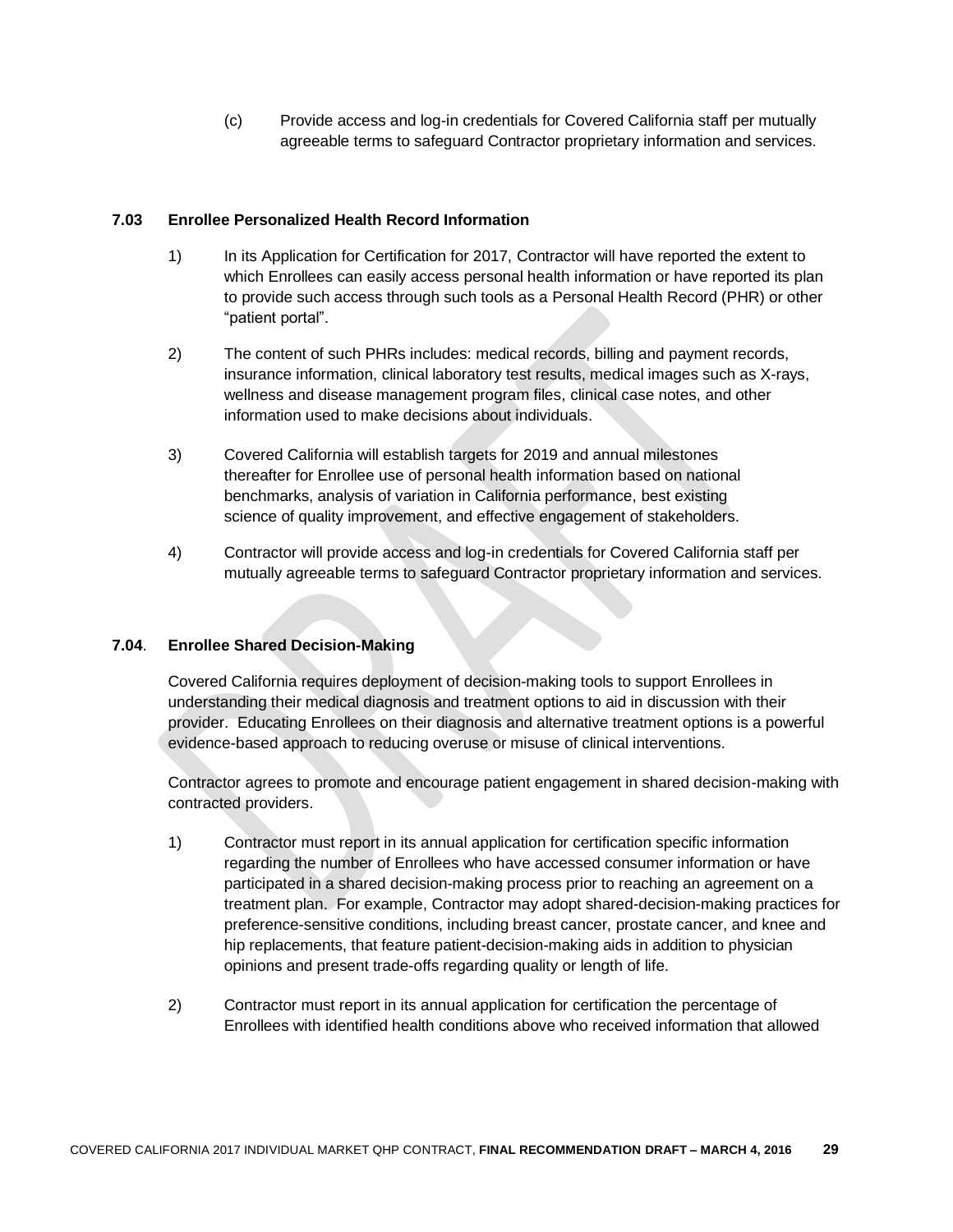the Enrollee to share in the decision-making process prior to agreeing to a treatment plan.

3) Contractor must report in its annual application for certification participation in these programs and their results, including clinical, patient experience and costs impacts.

#### **7.05 Reducing Overuse through Choosing Wisely**

Contractor shall participate in the statewide workgroup on Overuse sponsored by Covered California, DHCS and CalPERS. This multi-stakeholder work group facilitated by IHA, will leverage Choosing Wisely decision aids to support efforts to drive appropriate use of:

- 1) C- Sections for low risk (NTSV) deliveries;
- 2) Opioid overuse and misuse; and
- 3) Imaging for low back pain.

The mechanism for reduction of NTSV C-Sections will be participation in the California State Initiative Model (CalSIM) Maternity Care Initiative, with the target of ensuring all network hospitals achieve rates of 23.9 percent or less by 2020. (See section 5.03)

Improvement strategies and targets for 2019 as well as for annual intermediate milestones in reductions of overuse of opioids and imaging for low back pain will be established by Covered California in collaboration with other stakeholders participating in the workgroup based on national benchmarks, analysis of variation in California performance and best existing science of quality improvement and effective engagement of stakeholders.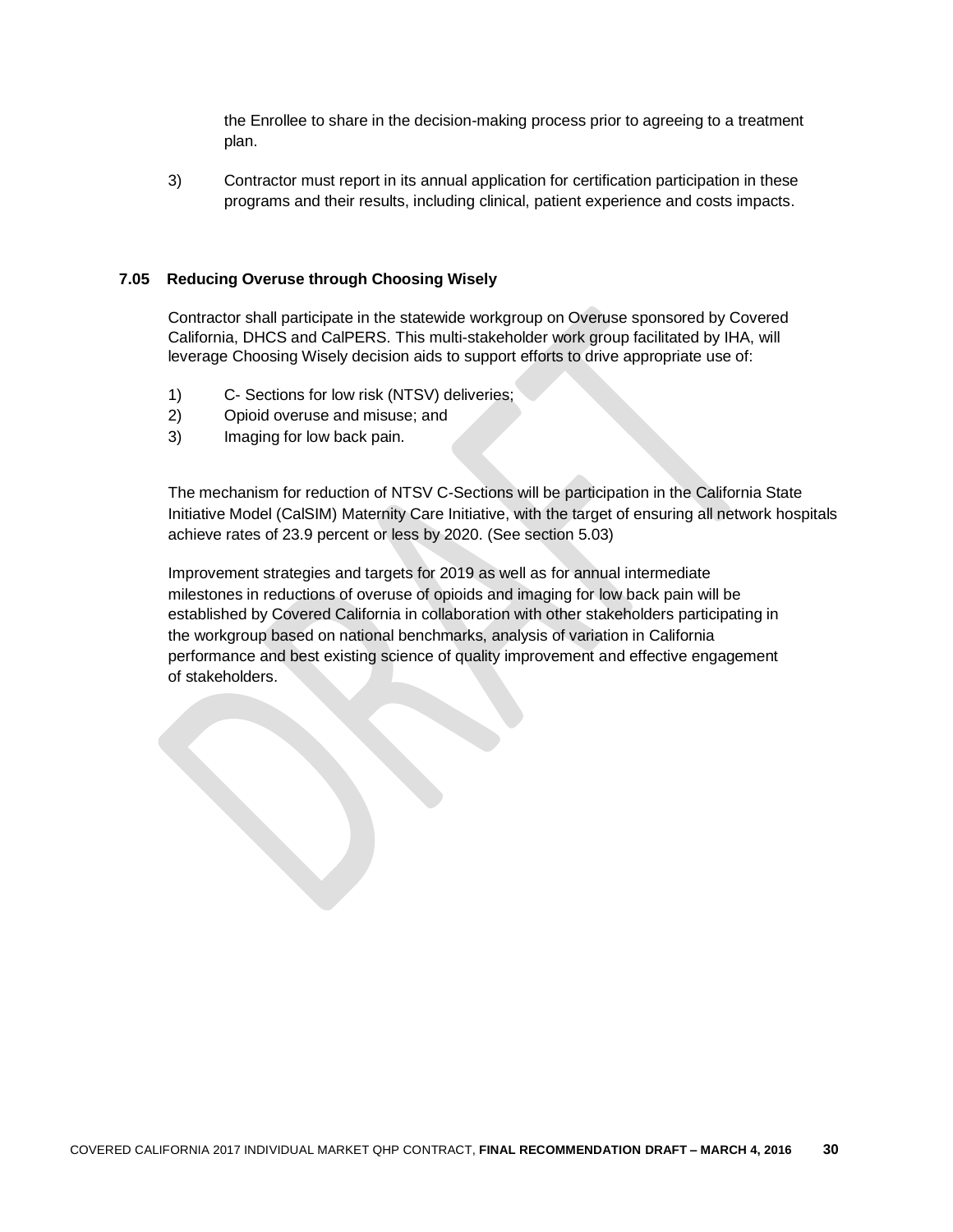# **ARTICLE 8 PAYMENT INCENTIVES TO PROMOTE HIGHER VALUE CARE**

#### **8.01 Reward-based Consumer Incentive Programs**

Contractor may, to the extent permitted by law, maintain or develop a Reward-based Consumer Incentive Program to promote evidence-based, optimal care for Enrollees with identified chronic conditions. To the extent Contractor implements such a program and to the extent such information is known, Contractor shall report participation rates and outcomes results, including clinical, patient experience and cost impacts, to Covered California annually.

#### **8.02 Value-Based Reimbursement Inventory and Performance**

Contractor agrees to implement value-based reimbursement methodologies to providers within networks contracted to serve Covered California. Value-based reimbursement methodologies must include those payments to hospitals and physicians that are linked to quality metrics, performance, costs and value measures and must include the Contractor's entire book of business with the provider.

- 1) Among the strategies for which Covered California has established requirements for payment strategies to support delivery system reforms are:
	- (a) Advanced Primary Care or Patient-Centered Medical Homes (4.02)
	- (b) Integrated Healthcare Models (4.03)
	- (c) Appropriate use of C-sections (5.03)
	- (d) Hospital Patient Safety (5.02)
- 2) In addition to the required payment strategies above, Contractor must report in its annual application for certification an inventory and evaluation of the impact of other value-based payment models it is implementing including, but not limited to:
	- (a) Direct participation or alignment with CMMI innovative payment models such as the Oncology or Joint Replacement model; and
	- (b) Adoption of new Alternative Payment Models associated with the implementation of the Medicare Access & [CHIP](http://www.insurekidsnow.gov/chip/index.html) Reauthorization Act of 2015 (MACRA)

### **8.03 Value-Pricing Programs**

Contractor agrees to provide Covered California with the details of any value-pricing programs for procedures or in service areas that have the potential to improve care and generate savings for Enrollees. Contractor agrees to share with Covered California, the results of programs that may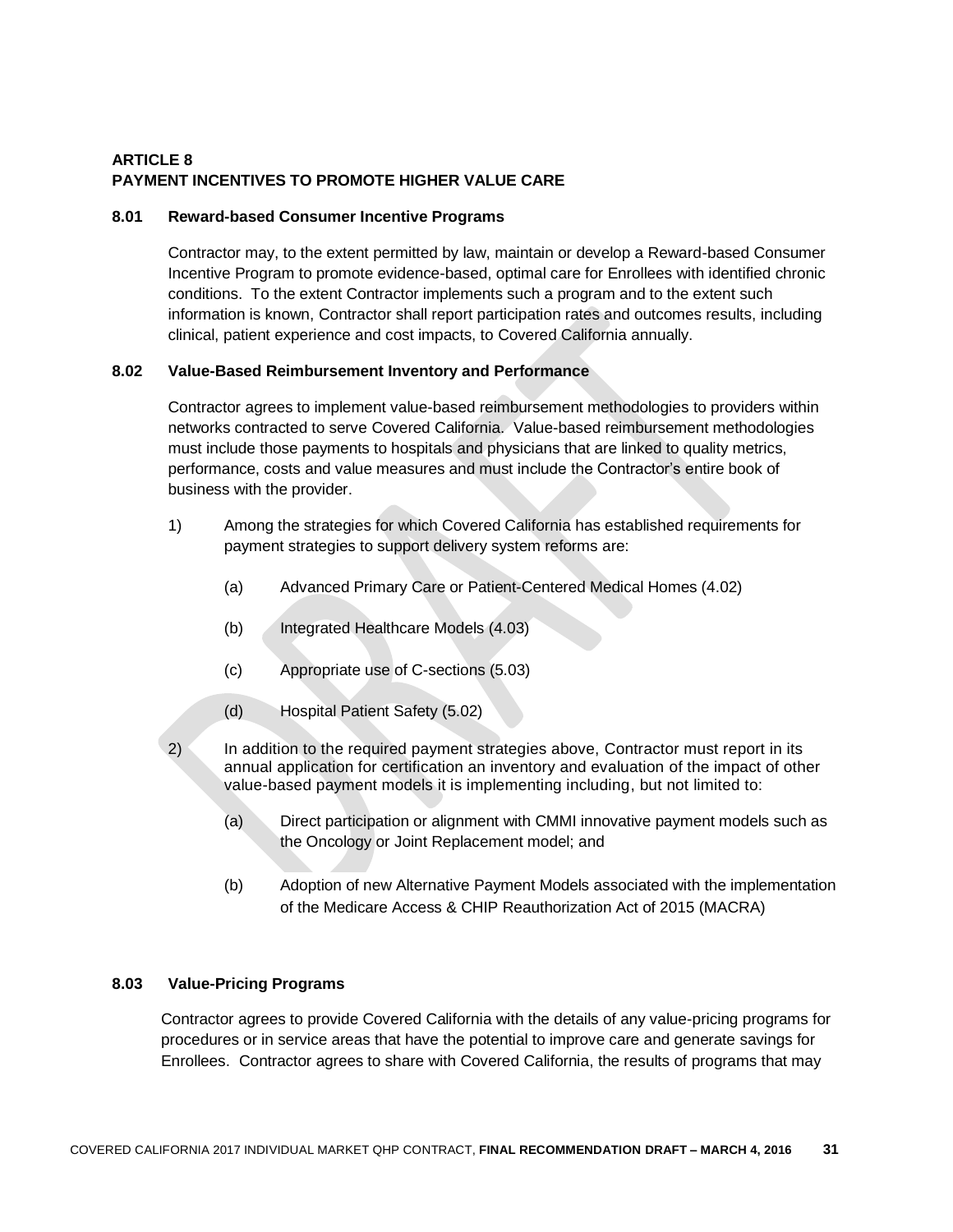focus on high cost regions or those with the greatest cost variation(s). These programs may include payment bundling pilots for specific procedures where wide cost variations exist.

#### **8.04 Payment Reform and Data Submission**

- 1) Contractor agrees to provide information to Covered California pursuant to this Article 8, understanding that Covered California will provide such information to the Catalyst for Payment Reform's (CPR) National Scorecard on Payment Reform and National Compendium on Payment Reform.
- 2) The CPR National Scorecard will provide a view of progress on payment reform at the national level and then at the market level as the methodology and data collection mechanisms allow.
- 3) The CPR National Compendium will be an up-to-date resource regarding payment reforms being tested in the marketplace and their available results. The Compendium will be publicly available for use by all health care stakeholders working to increase value in the system.
- 4) Contractor must annually report on the progress and impact of value-oriented payment initiatives imputed to the Purchaser's annual spend for the preceding calendar year, using both the format and calculation methodology in the Covered California eValue8 RFI and CPR's Payment Reform Evaluation Framework.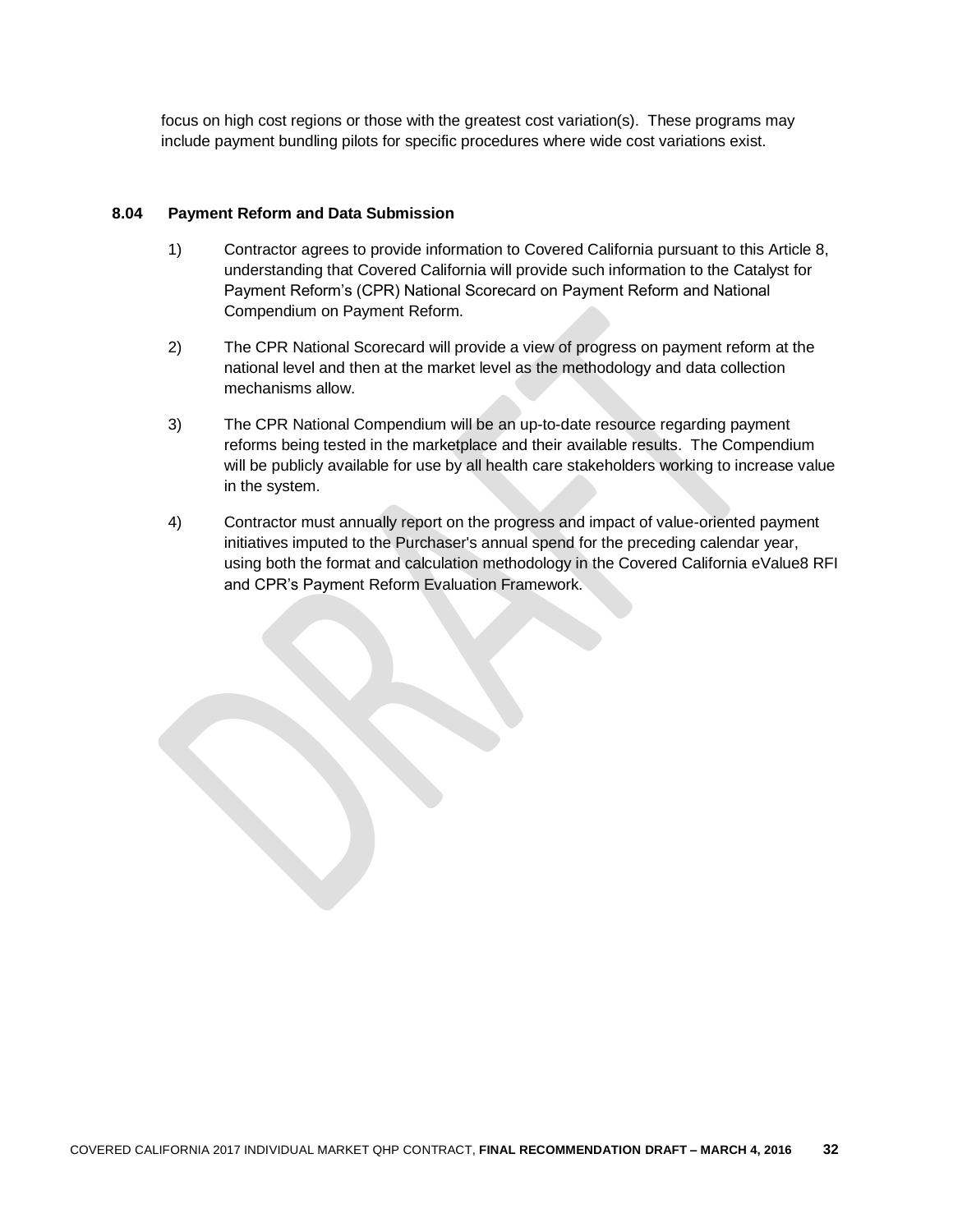# **ARTICLE 9 ACCREDITATION**

- 1) Contractor agrees to maintain a current accreditation throughout the term of the Agreement from one of the following accrediting bodies: (i) Utilization Review Accreditation Commission (URAC); (ii) National Committee on Quality Assurance (NCQA); (iii) Accreditation Association for Ambulatory Health Care (AAAHC). Contractor shall authorize the accrediting agency to provide information and data to Covered California relating to Contractor's accreditation, including, the most recent accreditation survey and other data and information maintained by the accrediting agency as required under 45 C.F.R. § 156.275.
- 2) Contractor shall be currently accredited and maintain its NCQA, URAC or AAAHC accreditation throughout the term of the Agreement. Contractor shall notify Covered California of the date of any accreditation review scheduled during the term of this Agreement and the results of such review. Upon completion of any health plan accreditation review conducted during the term of this Agreement, Contractor shall provide Covered California with a copy of the Assessment Report within forty-five (45) days of report receipt.
- 3) If Contractor receives a rating of less than "accredited" in any category, loses an accreditation or fails to maintain a current and up to date accreditation, Contractor shall notify Covered California within ten (10) business days of such rating change and must provide Covered California with all corrective action(s). Contractor will implement strategies to raise Contractor's rating to a level of at least "accredited" or to reinstate accreditation. Contractor will submit a written corrective action plan (CAP) to Covered California within forty-five 45 days of receiving its initial notification of the change in category ratings.
- 4) Following the initial submission of the CAPs, Contractor shall provide a written report to Covered California on at least a quarterly basis regarding the status and progress of the submitted CAP. Contractor shall request a follow-up review by the accreditation entity at the end of twelve (12) months and submit a copy of the follow-up Assessment Report to Covered California within thirty (30) days of receipt, if applicable.
- 5) In the event Contractor's overall accreditation is suspended, revoked, or otherwise terminated, or in the event Contractor has undergone review prior to the expiration of its current accreditation and reaccreditation is suspended, revoked, or not granted at the time of expiration, Covered California reserves the right to terminate this Agreement , suspend enrollment in Contractor's QHPs or avail itself of any other remedies in this Agreement, to ensure Covered California is in compliance with the federal requirement that all participating issuers maintain a current approved accreditation.
- 6) Upon request by Covered California, Contractor will identify all health plan certification or accreditation programs undertaken, including any failed accreditation or certifications, and will also provide the full written report of such certification or accreditation undertakings to Covered California.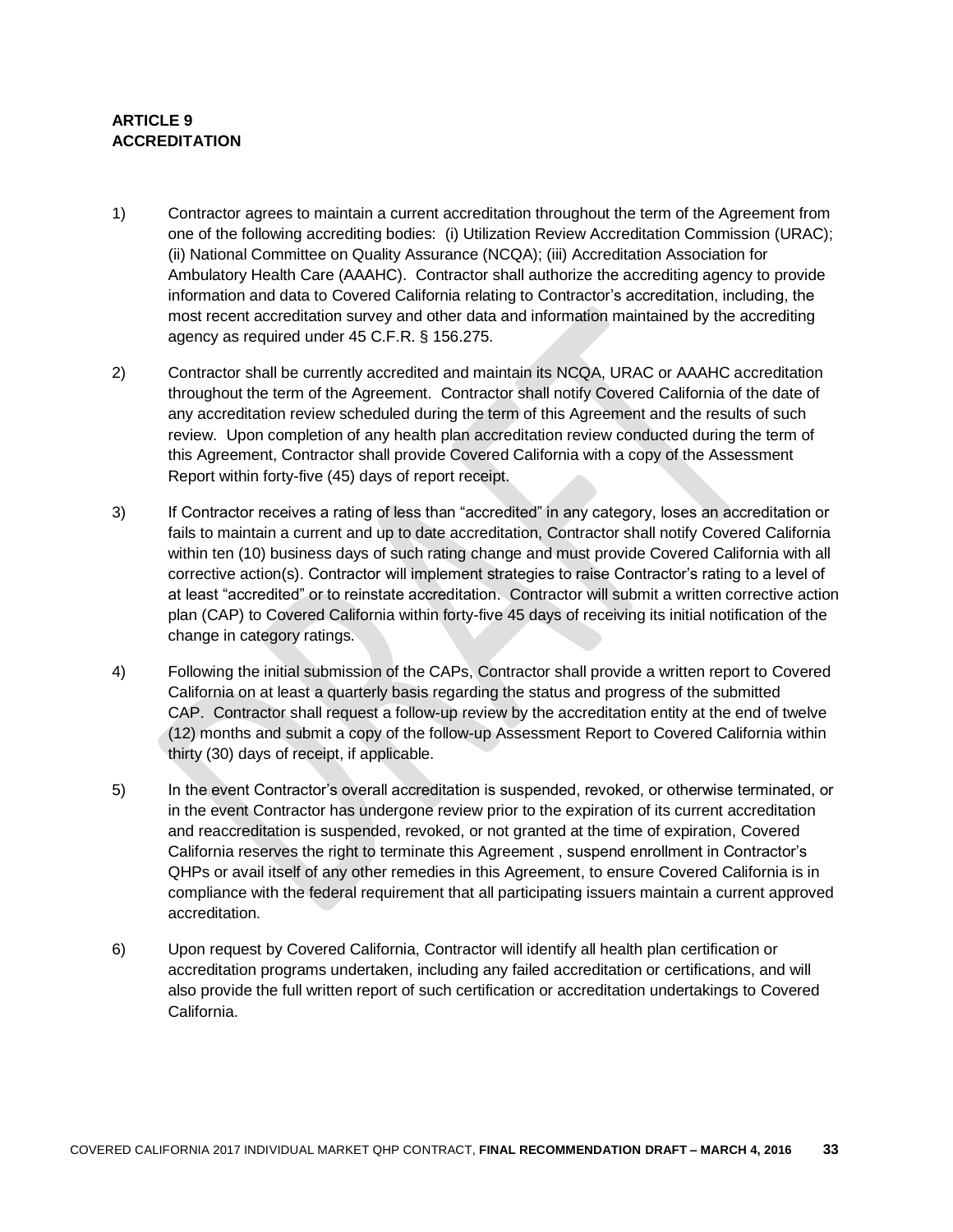#### **Quality, Network Management and Delivery System Standards**

#### **Glossary of Key Terms**

Accountable Care Organization (ACO) - A healthcare organization characterized by a payment and care delivery model that seeks to tie provider reimbursements to quality metrics and reductions in the total cost of care for an assigned population of patients. An ACO is intended to provide incentives for participating providers (i.e. clinics, hospitals and physicians) to collectively share financial risk, working towards common goals to 1) reduce medical costs, 2) reduce waste and redundancy, 3) adhere to best care practices (i.e. evidence-based care guidelines, and 4) improve care quality. Care Management and Population Health Management are critical program components that are intended to enable ACOs to achieve favorable financial outcomes as the result of improved care outcomes.

Bundled Payments (also known as Global Payment Bundles, episode-of-care payment, or global case rates) - An alternative payment method to reimburse healthcare providers for services that provides a single payment for all physician, hospital and ancillary services that a patient uses in the course of an overall treatment for a specific, defined condition, or care episode. These services may span multiple providers in multiple settings over a period of time, and are reimbursed individually under typical fee-forservice models. The Payment Bundle may cover all inpatient/outpatient costs related to the care episode, including physician services, hospital services, ancillary services, procedures, lab tests, and medical devices/implants. Using Payment Bundles, providers assume financial risk for the cost of services for a particular treatment or condition, as well as costs associated with preventable complications, but not the insurance risk (that is, the risk that a patient will acquire that condition, as is the case under capitation).

Care Management - Healthcare services, programs and technologies designed to help individuals with certain long-term conditions better manage their overall care and treatment. Care management typically encompasses Utilization Management (UM), Disease Management (DM) and Case Management (CM). Care Management's primary goal is to prevent the sick from getting sicker, and avoiding acute care events. Care Management is usually considered a subset of Population Health Management.

Complex Conditions - Clinical conditions that are of a complex nature that typically involve ongoing case management support from appropriately trained clinical staff. Frequently, individuals have multiple chronic clinical conditions that complicate management ("polychronic") or may have a complex, infrequent specialty condition that requires specialized expertise for optimal management.

Delivery System Transformation - A set of initiatives taken by purchasers, employers, health plans or providers, together or individually, to drive the creation and preferred use of care delivery models that are designed to deliver higher value aligned with the "triple aim" goals of patient care experience including quality and satisfaction, improve the health of the populations, and reduce the per capita cost of Covered Services. Generally these models require improved care coordination, provider and payer information sharing and programs that identify and manage populations of individuals through care delivery and payment models.

Enrollees – Those individuals with coverage through the Issuer received through Covered California.

Patient Centered Medical Home - A health care setting that facilitates partnerships between individual patients, and their personal physicians, and when appropriate, the patient's family. Care is facilitated by registries, information technology, health information Covered California and other means to assure that patients get the indicated care when and where they need and want it in a culturally and linguistically appropriate manner. The medical home is best described as a model or philosophy of primary care that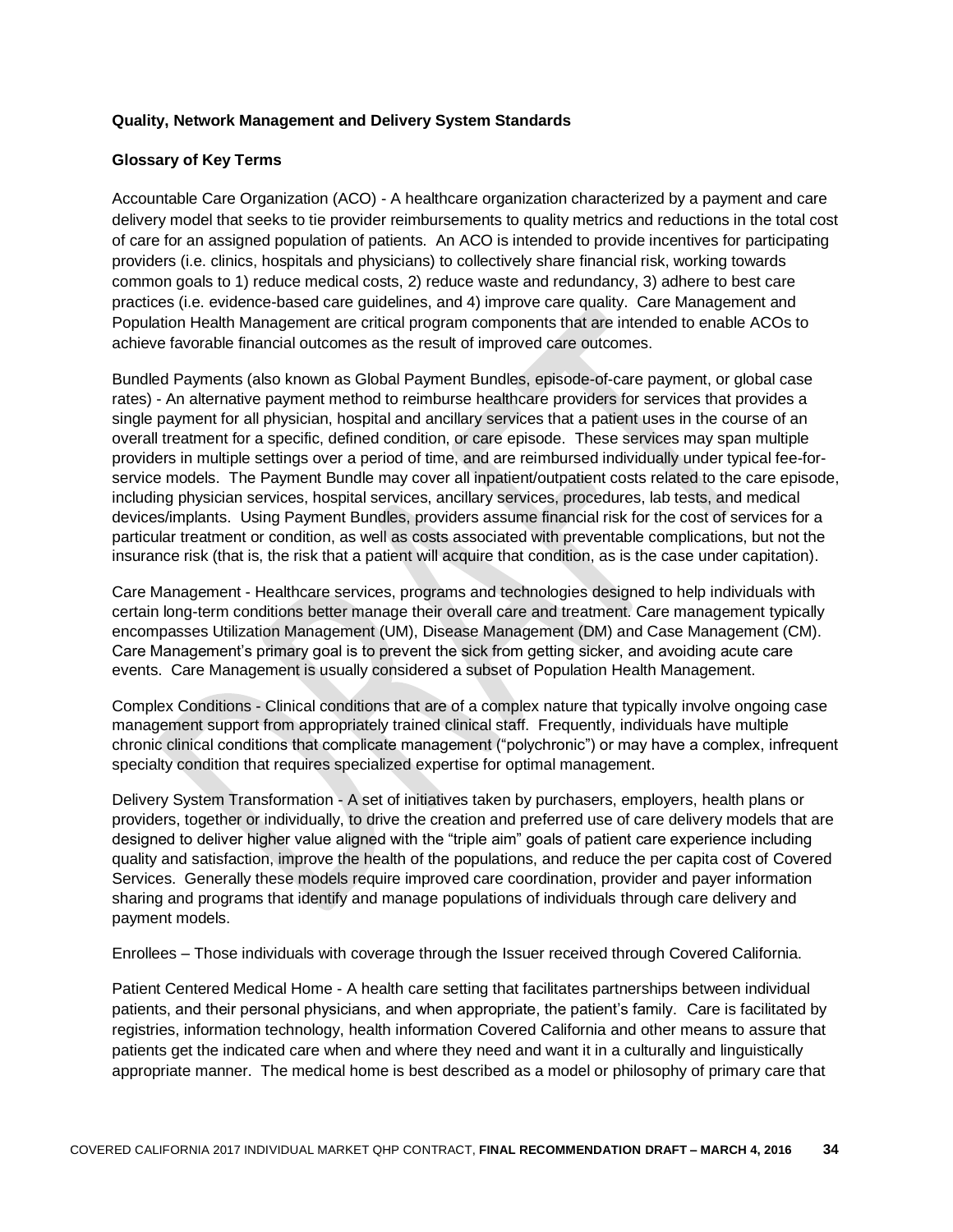is patient-centered, comprehensive, team-based, coordinated, accessible, and focused on quality and safety.

Health Disparities - Healthy People 2020 defines a health disparity as "a particular type of health difference that is closely linked with social, economic, and/or environmental disadvantage. Health disparities adversely affect groups of people who have systematically experienced greater obstacles to health based on their racial or ethnic group; religion; socioeconomic status; gender; age; mental health; cognitive, sensory, or physical disability; sexual orientation or gender identity; geographic location; or other characteristics historically linked to discrimination or exclusion."9 Racial and ethnic disparities populations include persons with Limited English Proficiency. (LEP).

Health equity - Healthy People 2020 defines health equity as the "attainment of the highest level of health for all people. Achieving health equity requires valuing everyone equally with focused and ongoing societal efforts to address avoidable inequalities, historical and contemporary injustices, and the elimination of health and health care disparities."

Primary Care - The provision of integrated, accessible health care services by clinicians who are accountable for addressing a large majority of personal health needs, developing a sustained partnership with patients, and practicing in the context of family and community. (IOM, 1978) Contractors may allow enrollees to select Nurse Practitioners and Physician Assistants to serve as their Primary Care clinician. Covered California does not require that Primary Care clinicians serve as a "gatekeeper" or the source of referral and access to specialty care. Covered California recognizes Internal Medicine, Pediatrics and Family Medicine as primary care specialties.

Population Health Management - A management process that strives to address health needs at all points along the continuum of health and wellbeing, through participation of, engagement with and targeted interventions for the population. The goal of a Population Health Management program is to maintain and/or improve the physical and psychosocial wellbeing of individuals through cost-effective and tailored health solutions.

Preventive Health and Wellness Services - The provision of specified preventive and wellness services and chronic disease management services, including preventive care, screening and immunizations, set forth under Section 1302 of the Affordable Care Act (42 U.S.C. Section 18022) under the Section 2713 of the Affordable Care Act (42 U.S.C. Section 300gg-13), to the extent that such services are required under the California Affordable Care Act.

Reference Pricing - A payer contracting, network management and enrollee information process that identifies and differentially promotes delivery system options for care based on transparent display of comparative costs for identical services or procedures, typically after each provider has passed a quality assessment screen. In some cases, value pricing will identify the individual enrollee's out-of-pocket costs accounting for plan design and deductible status. While quality is incorporated in the process, typically there is no differentiation based on comparative quality once a threshold performance level is achieved.

Remote Patient Monitoring - A technology or set of technologies to enable monitoring of patients outside of conventional clinical settings (e.g. in the home), which may increase access to care and decrease healthcare delivery costs.

Reward Based Consumer Incentive Program - (aka: Value-Based Insurance Design) individualizes the benefits and claims adjudication to the specific clinical conditions of each high risk member and to reward participation in appropriate disease management & wellness programs. Positive Consumer Incentive